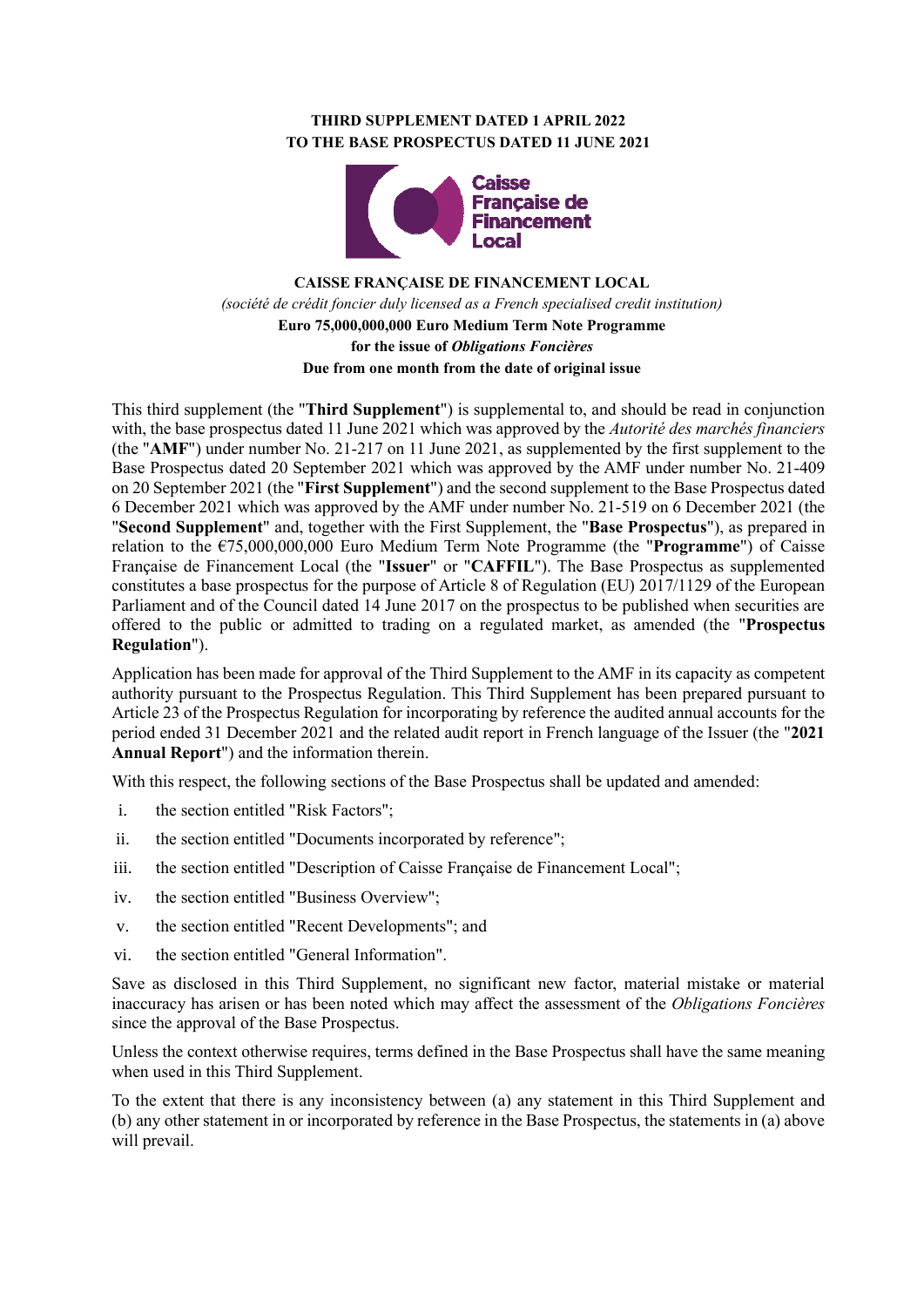In accordance with Article 23.2 (bis) of the Prospectus Regulation and to the extent applicable, investors who have already agreed to purchase or subscribe for *Obligations Foncières* to be issued under the Programme before this Third Supplement is published have the right to withdraw their acceptances within a time limit of minimum three (3) working days after publication of this Third Supplement. This right to withdraw shall expire by close of business on 6 April 2022, provided that the *Obligations Foncières* had not yet been delivered to the investors at the time when the significant new factor, material mistake or material inaccuracy arose or was noted. Investors may notify the Issuer should they wish to exercise the right of withdrawal.

Copies of this Third Supplement (a) may be obtained, free of charge, at the registered office of the Issuer (1-3, rue du Passeur de Boulogne 92130 Issy-les-Moulineaux, France) during normal business hours and (b) will be available on the website of the AMF (www.amf-france.org) and of the Issuer (www.caffil.fr) so long as any of the *Obligations Foncières* issued under the Programme are outstanding.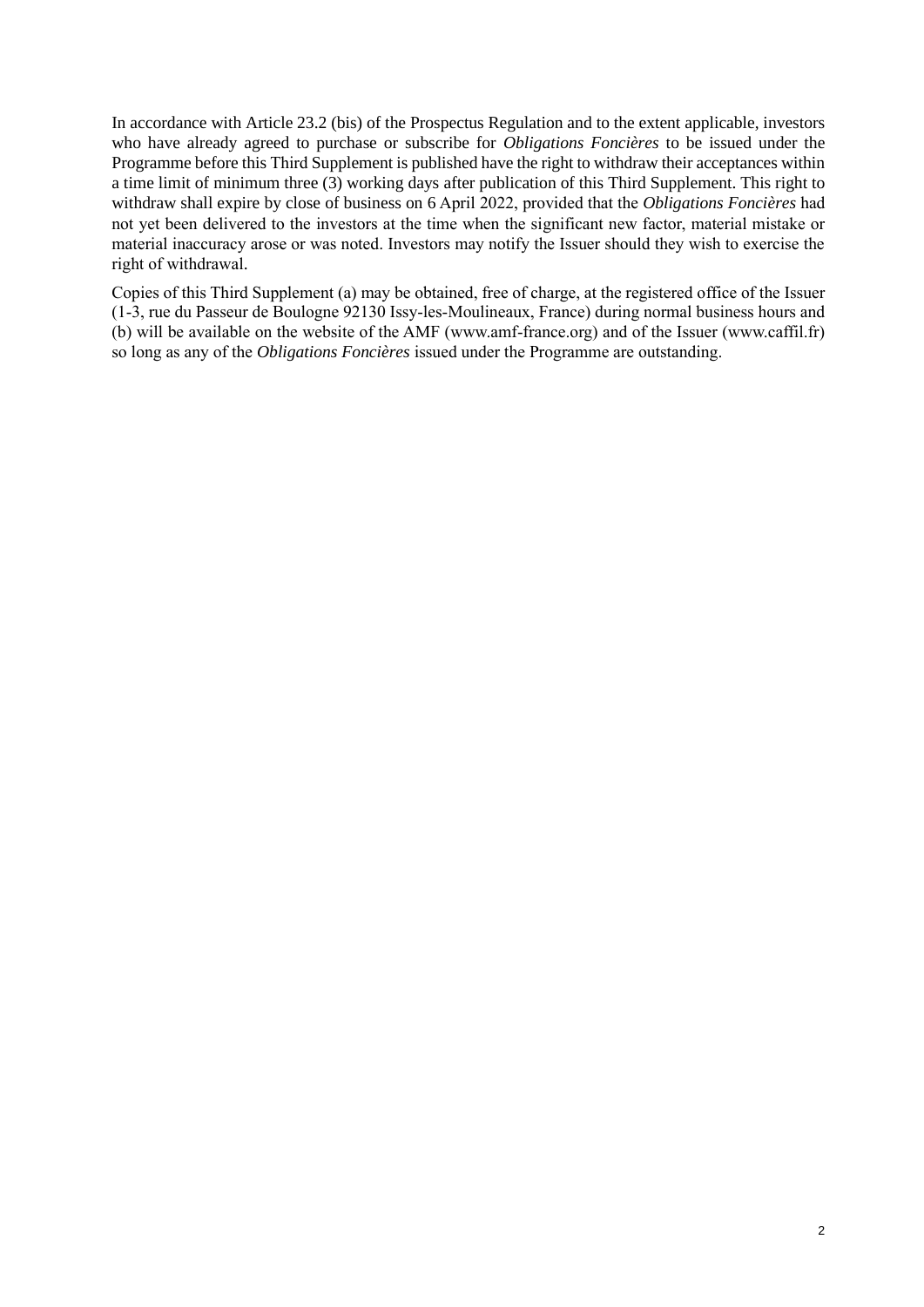# **TABLE OF CONTENTS**

| PERSON RESPONSIBLE FOR THE INFORMATION GIVEN IN THE THIRD SUPPLEMENT20 |  |
|------------------------------------------------------------------------|--|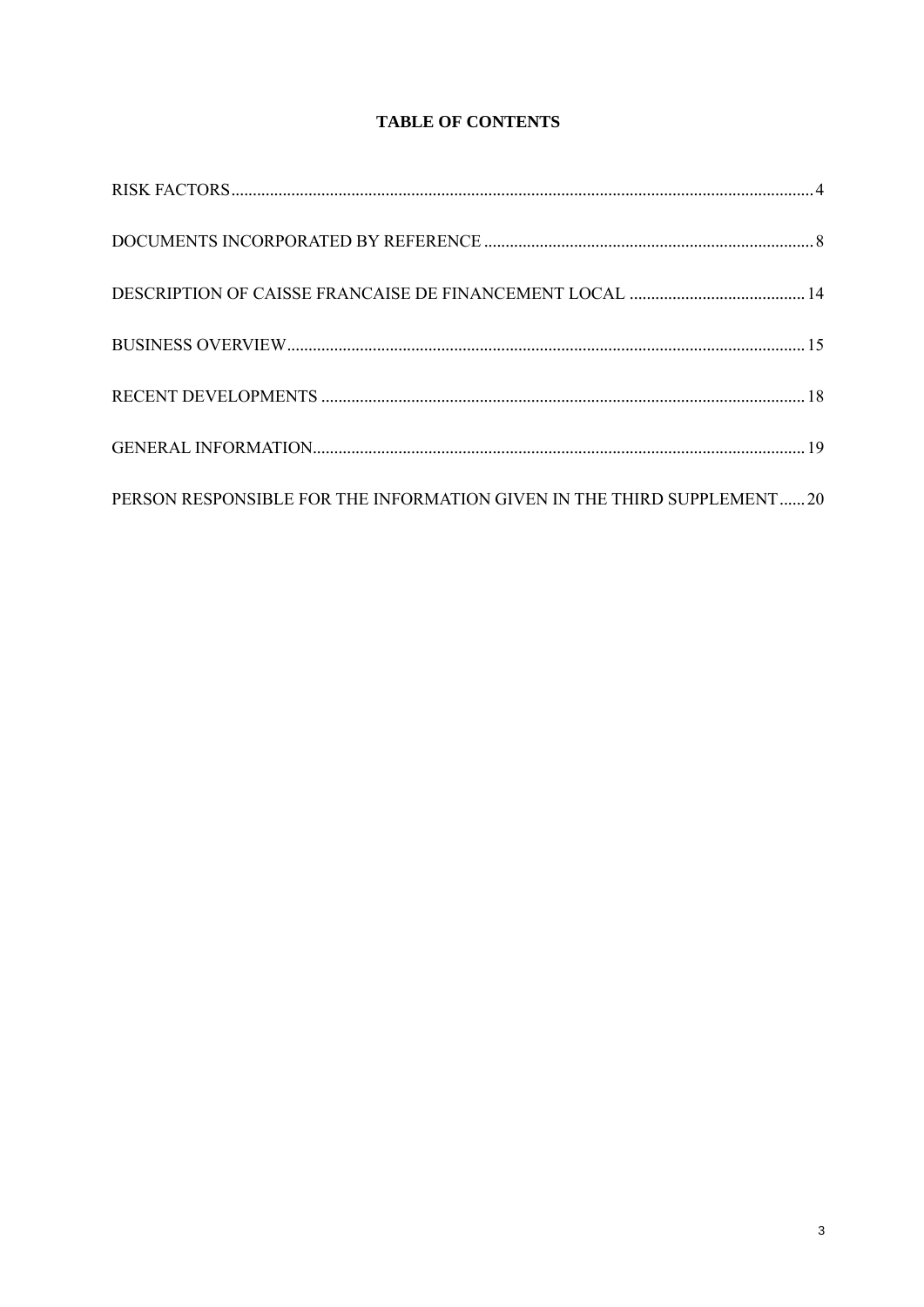## **RISK FACTORS**

<span id="page-3-0"></span>The section entitled "**Risk Factors**" on pages 19 to 49 of the Base Prospectus, as amended by the Second Supplement, is amended as follows:

• The fourth sentence of the first paragraph of the risk factor entitled "**1.1 Risk arising from implementation of Basel III Risk-Weighted Asset Framework**" of the section entitled "**I. RISK FACTORS RELATING TO THE ISSUER**" on page 21 is deleted and replaced as follows:

"As of 31 December 2021, Caisse Française de Financement Local's capital level is high (CET1 capital ratio: 33.2 %)."

• The graph below the first paragraph of the risk factor entitled "**2.1 Risk of default in the Cover Pool**" of the section entitled "**I. RISK FACTORS RELATING TO THE ISSUER**" on page 24 is deleted and replaced as follows:

"**Risk weighting of Caisse Française de Financement Local's portfolio as of 31 December 2021**



• The second paragraph of the risk factor entitled "**2.1 Risk of default in the Cover Pool**" of the section entitled "**I. RISK FACTORS RELATING TO THE ISSUER**" on page 24 is deleted and replaced as follows:

"Deteriorating economic conditions could therefore have a material adverse effect on the probability of default of these assets in the Cover Pool. Arrears fell in 2021 (-64%) from EUR 36 million to 13 million (excluding technical arrears)."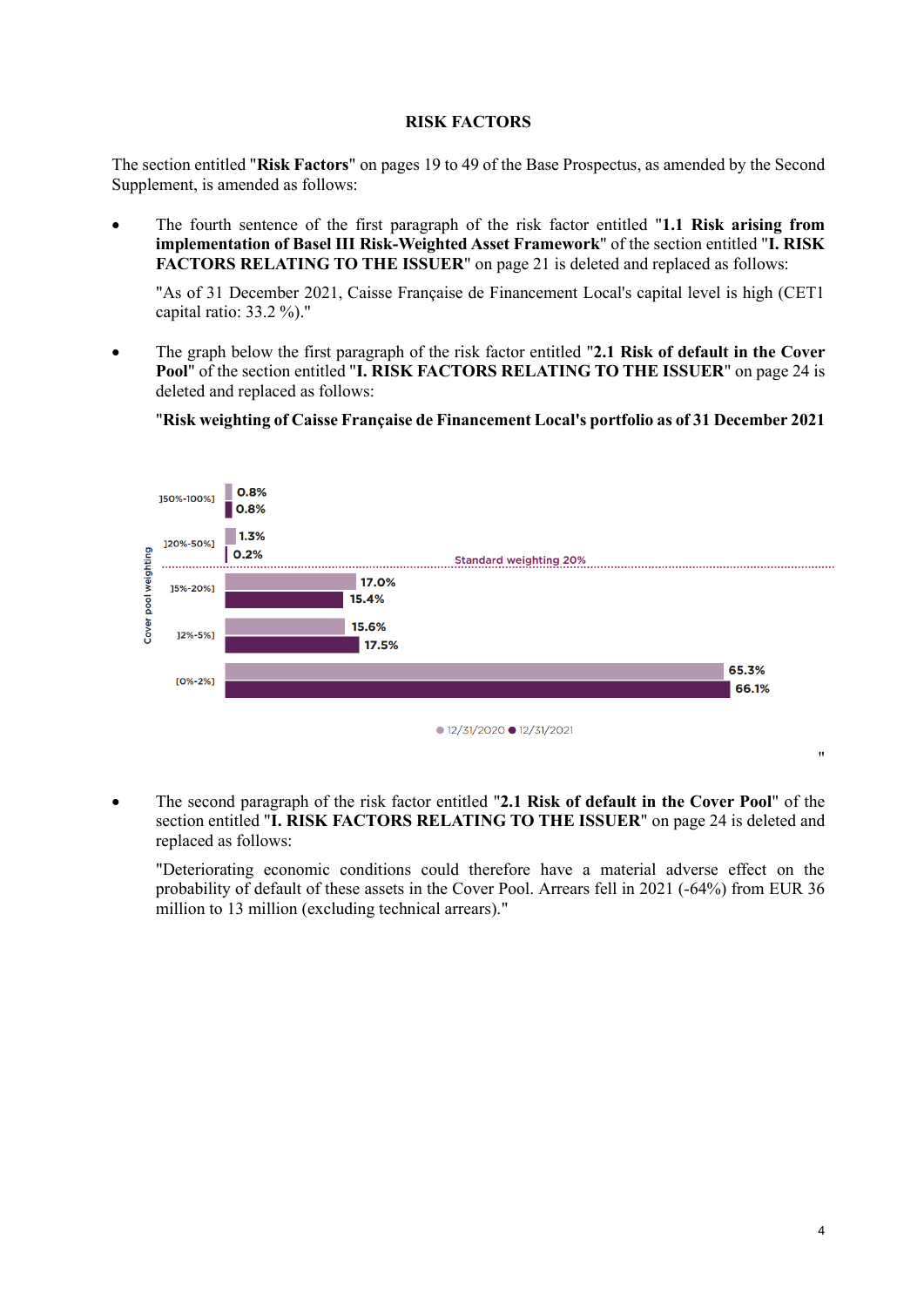• The table entitled "**Analysis of exposure by geographic region**" of the risk factor entitled "**2.1 Risk of default in the Cover Pool**" of the section entitled "**I. RISK FACTORS RELATING TO THE ISSUER**" on page 25 is deleted and replaced as follows:

"

|                                | 12/31/2020 | 12/31/2021 |
|--------------------------------|------------|------------|
| France                         | 64,169     | 65,321     |
| Italy                          | 450        | 296        |
| Germany                        | 181        | 90         |
| Spain                          | 5,820      | 5.235      |
| United Kingdom                 | 328        | 328        |
| Belgium                        | 603        | 270        |
| Other European Union countries | 611        | 592        |
| Norway                         | 201        | 139        |
| Switzerland                    | 125        |            |
| United States and Canada       | 794        | 802        |
| Japan                          | 42         | 39         |
| <b>TOTAL EXPOSURE</b>          | 73,324     | 73,113     |
|                                |            |            |

• The table entitled "**Analysis of exposure by category of counterparty**" of the risk factor entitled "**2.1 Risk of default in the Cover Pool**" of the section entitled "**I. RISK FACTORS RELATING TO THE ISSUER**" on page 25 is deleted and replaced as follows:

#### Analysis of exposure by category of counterparty

|                                                   | 12/31/2020 | 12/31/2021 |
|---------------------------------------------------|------------|------------|
| Sovereigns                                        | 12.651     | 16.171     |
| Local public sector                               | 58,077     | 55.731     |
| Other assets guaranteed by public sector entities | 25         | 243        |
| <b>Financial institutions</b>                     | 2.562      | 960        |
| Other exposures                                   | 9          | 8          |
| <b>TOTAL EXPOSURE</b>                             | 73,324     | 73,113     |

• The fifth paragraph of the risk factor entitled "**2.3 Risk of default of bank counterparties**" of the section entitled "**I. RISK FACTORS RELATING TO THE ISSUER**" on page 26 is deleted and replaced as follows:

"Exposure on financial institutions is primarily comprised of counterparties in hedging derivatives and replacement assets. As of 31 December 2021, the amount is EUR 0.9 billion."

• The graph below the second paragraph of the risk factor entitled "**3.2.1 Risk of a liquidity shortfall that may affect the Issuer's ability to settle its debt commitments in a timely fashion**" of the section entitled "**I. RISK FACTORS RELATING TO THE ISSUER**" on page 27 is deleted and replaced as follows:

"**Liquidity needs as of 31 December 2021**

"

"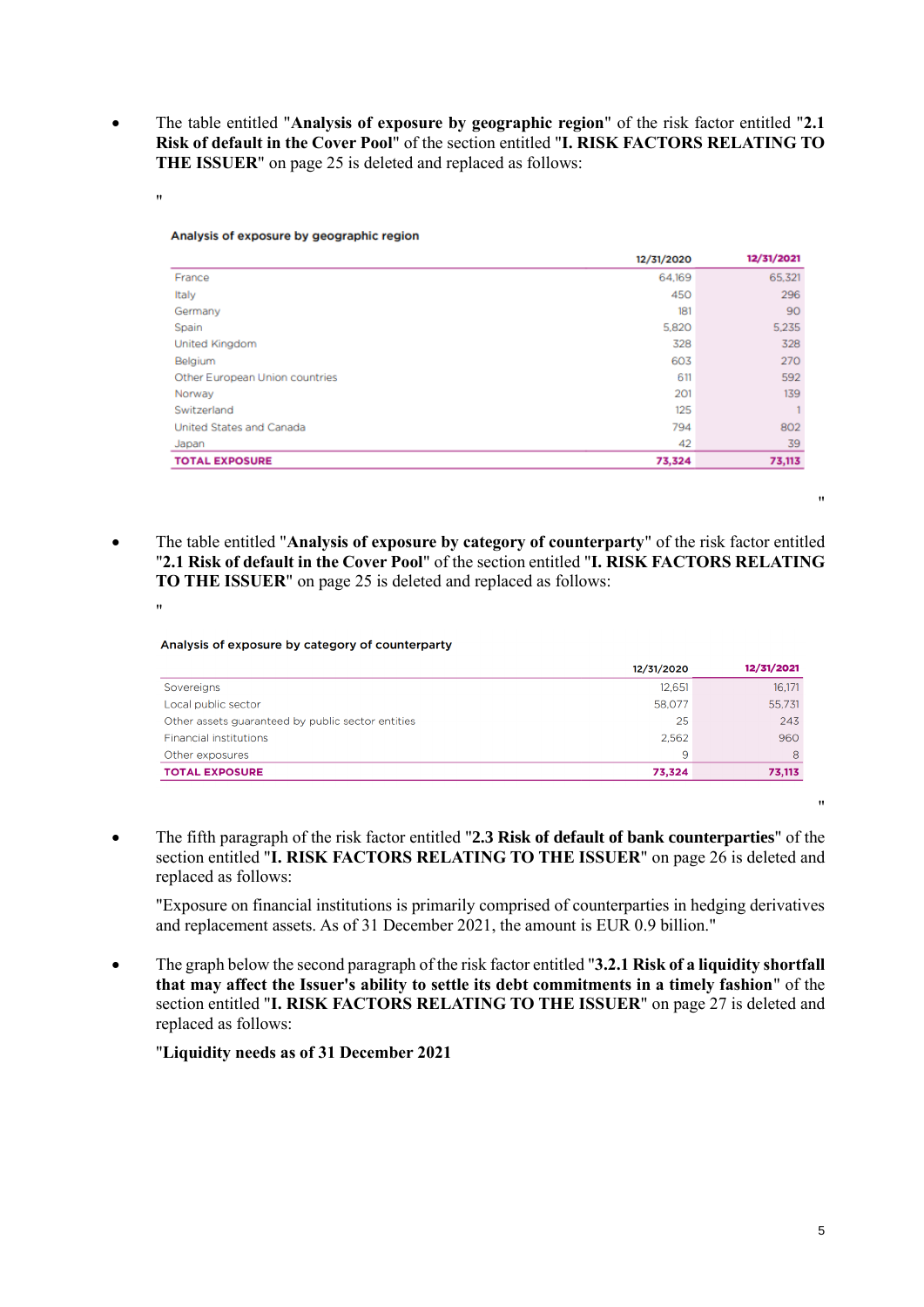**EUR billions** 



• The last sentence of the risk factor entitled "**3.2.1 Risk of a liquidity shortfall that may affect the Issuer's ability to settle its debt commitments in a timely fashion**" of the section entitled "**I. RISK FACTORS RELATING TO THE ISSUER**" on page 28 is deleted and replaced as follows:

"As of 31 December 2021, the Liquidity Coverage Ratio reaches to 771%."

• The second sentence of the second paragraph of the risk factor entitled "**3.2.2 Dependence on SFIL for the unsecured funding of its over-collateral**" of the section entitled "**I. RISK FACTORS RELATING TO THE ISSUER**" on page 28 is deleted and replaced as follows:

"As of 31 December 2021, the funds borrowed from SFIL are EUR 7.7 billion."

• The third sentence of the second paragraph of the risk factor entitled "**3.3 Risks linked to financial conditions offered for export credit refinancing loans**" of the section entitled "**I. RISK FACTORS RELATING TO THE ISSUER**" on page 28 is deleted and replaced as follows:

"As of 31 December 2021, the financing commitments of Caisse Française de Financement Local for such contracts (amounts remaining to be paid to the counterparty) amounted to EUR 5.1 billion."

• The last sentence of the risk factor entitled "**3.4 Caisse Française de Financement Local may be exposed to risks linked to its hedging operations**" of the section entitled "**I. RISK FACTORS RELATING TO THE ISSUER**" on page 29 is deleted and replaced as follows:

"As an illustration, the impacts of hedge accounting on the IFRS net banking income of the Issuer amounted to EUR 27 million in 2021."

• The first paragraph of the risk factor entitled "**5.1. Caisse Française de Financement Local may face a decrease in its activity and its margins in the local authority and municipal lending**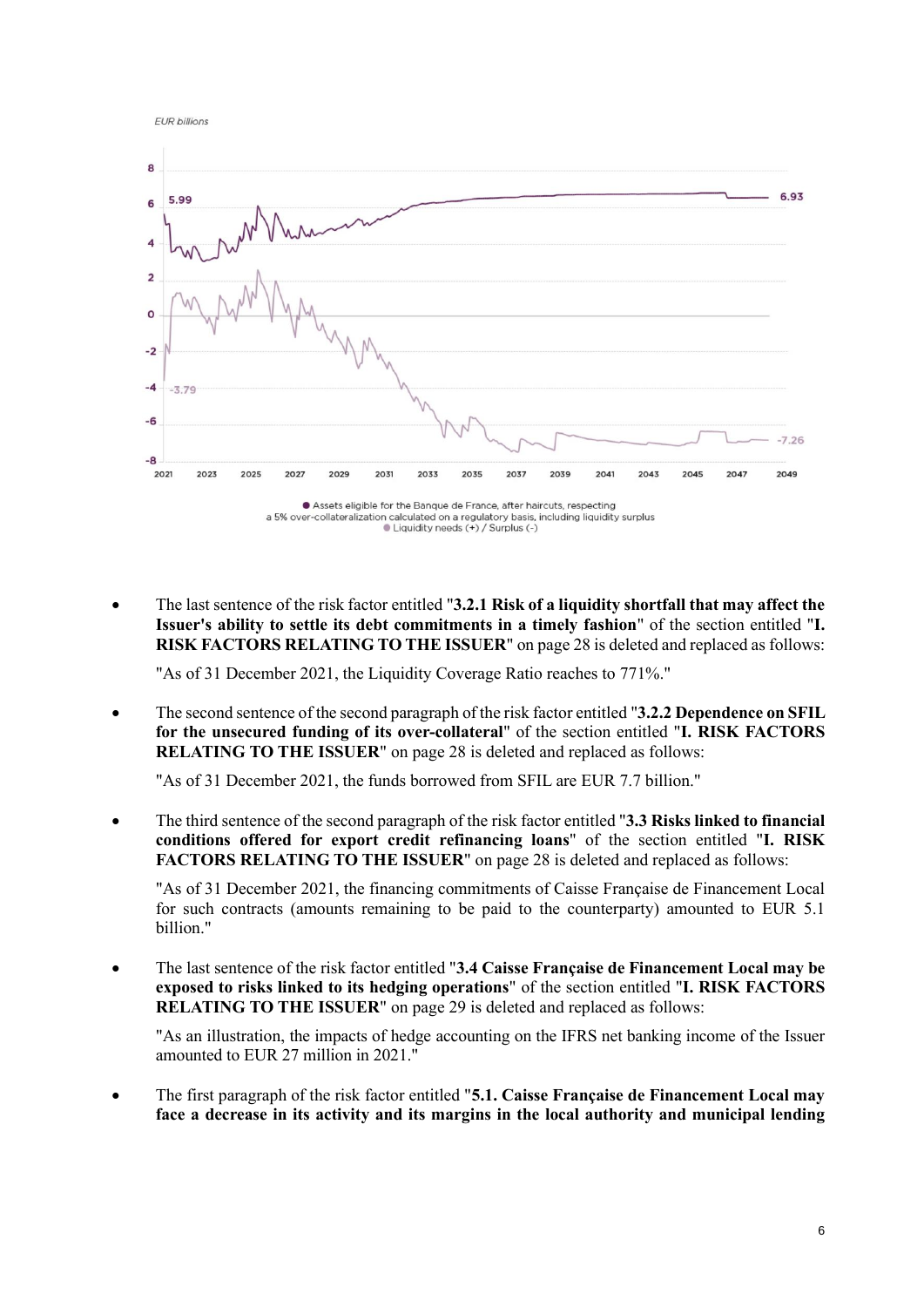**market or in the refinancing of export credit**" of the section entitled "**I. RISK FACTORS RELATING TO THE ISSUER**" on pages 31 and 32 is deleted and replaced as follows:

"Caisse Française de Financement Local may face increasing competition in the local government lending market or in the refinancing of export credit from which Caisse Française de Financement Local sources its Cover Pool. In France, where it will source its new assets, competition may increase from French universal banks. Within the context of Covid-19 crisis, Caisse Française de Financement Local continued its two missions of financing the local public sector and refinancing large export credits. As an illustration, the financing activity of the French local public sector was very dynamic in 2021. Production amounted to EUR 4.9 billion. The impact of the Covid-19 crisis on the financial position of the local authorities was very limited, given the support measures put in place by the French State. 2021 confirmed as well the expected increase in the use of export credit in a context of the crisis with five transactions signed by the SFIL mechanism for EUR 2.2 billion, 10% higher than the budget for the year, along with a sustained increase in requests for quotations compared to pre-crisis years, which bodes well for sustained activity in the coming years."

• The last sentence of the first paragraph of the risk factor entitled "**6.1 Risks linked to compliance with the coverage ratio required of it under French law**" of the section entitled "**I. RISK FACTORS RELATING TO THE ISSUER**" on page 33 is deleted and replaced as follows:

"On 31 December 2021, the coverage ratio was equal to 115.8%."

• The first sentence of the second paragraph of the risk factor entitled "**1.1 The Issuer has sole liability under the** *Obligations Foncières*" of the section entitled "**II. RISKS RELATING TO THE** *OBLIGATIONS FONCIÈRES*" on page 34 is deleted and replaced as follows:

"As of 31 December 2021, the Cover Pool comprised EUR 51.3 billion in loans, EUR 6.0 billion in securities and the cash surplus placed with the *Banque de France* amounted to EUR 3.8 billion."

• The last paragraph of the risk factor entitled "**1.2 Holders have access to a limited description of the Cover Pool**" of the section entitled "**II. RISKS RELATING TO THE** *OBLIGATIONS FONCIÈRES*" on page 34 is deleted and replaced as follows:

"As of 31 December 2021, the Cover Pool comprised EUR 51.3 billion in loans, EUR 6.0 billion in securities and the cash surplus placed with the Banque de France amounted to EUR 3.8 billion. In addition, the weighted average life of the Cover Pool was 6.75 years."

• The last sentence of the fifth paragraph of the risk factor entitled "**3.5 Bank Recovery and Resolution Directive**" of the section entitled "**II. RISKS RELATING TO THE** *OBLIGATIONS FONCIÈRES*" on page 46 is deleted and replaced as follows:

"On 31 December 2021, the coverage ratio was equal to 115.8%."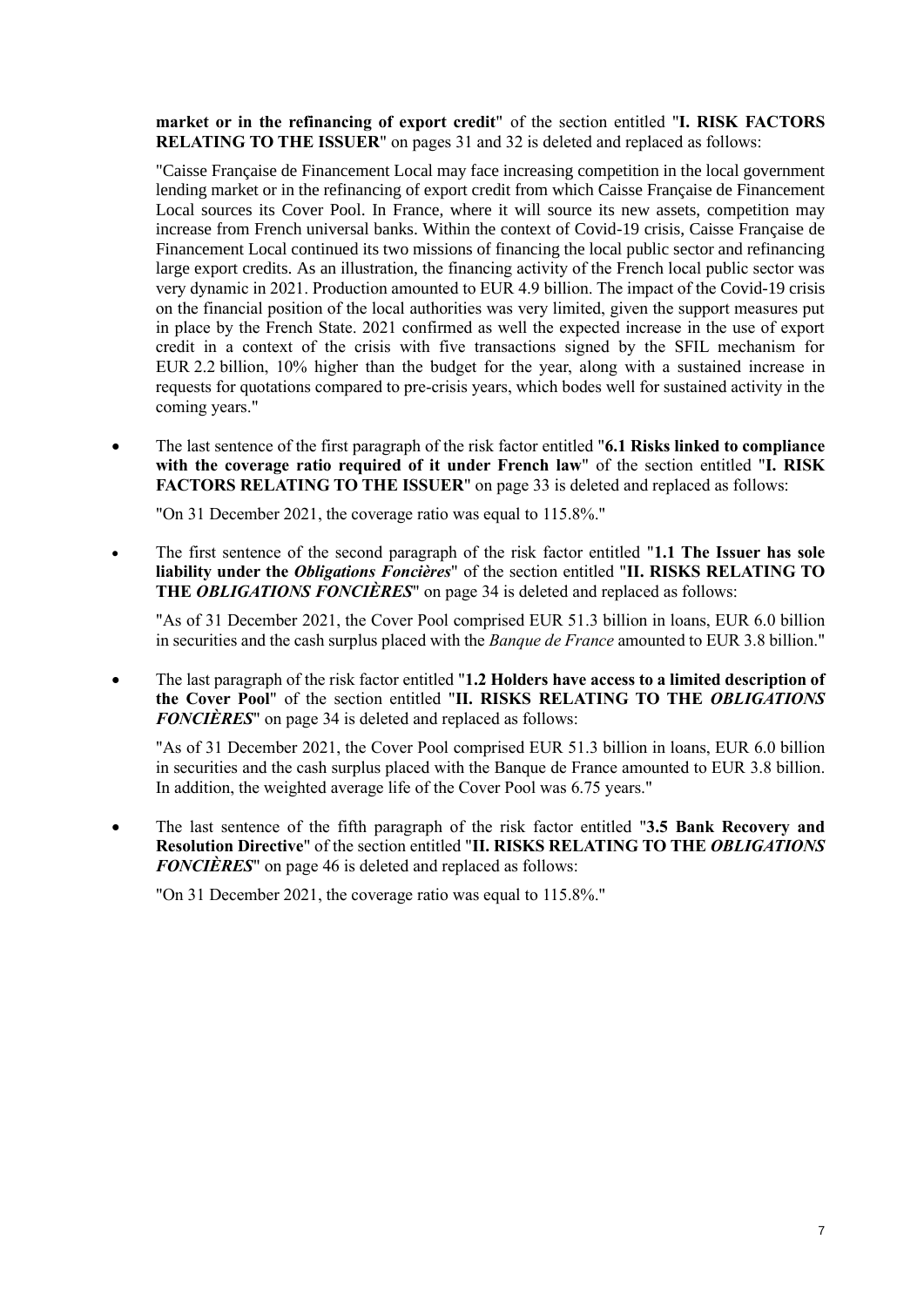#### **DOCUMENTS INCORPORATED BY REFERENCE**

<span id="page-7-0"></span>The section entitled "**Documents incorporated by reference**" on pages 50 to 54 of the Base Prospectus is deleted and replaced for the purposes of adding the 2021 Annual Report of the Issuer:

"This Base Prospectus shall be read and construed in conjunction with the sections set out in the crossreference table below of the following documents and the EMTN Previous Conditions (as defined below) which have been previously or simultaneously filed with the *Autorité des marchés financiers* (the "**AMF**") and shall be incorporated in, and form part of, this Base Prospectus:

- (a) the Annual Report in the French language relating to Caisse Française de Financement Local incorporating its audited annual accounts for the year ended 31 December 2021 and the related audit report (the "**2021 Annual Report**"; [https://caissefrancaisedefinancementlocal.fr/wp](https://caissefrancaisedefinancementlocal.fr/wp-content/uploads/2022/03/CAF_CAFFIL_RFA2021_FR_MEL.pdf)[content/uploads/2022/03/CAF\\_CAFFIL\\_RFA2021\\_FR\\_MEL.pdf\)](https://caissefrancaisedefinancementlocal.fr/wp-content/uploads/2022/03/CAF_CAFFIL_RFA2021_FR_MEL.pdf)<sup>1</sup>;
- (b) the Annual Report in the French language relating to Caisse Française de Financement Local, incorporating its audited annual accounts for the year ended 31 December 2020 and the related audit report (the "**2020 Annual Report**"; [https://caissefrancaisedefinancementlocal.fr/wp](https://caissefrancaisedefinancementlocal.fr/wp-content/uploads/2021/03/CAF_RFA_2020_FR_VMEL_21_03_29.pdf)[content/uploads/2021/03/CAF\\_RFA\\_2020\\_FR\\_VMEL\\_21\\_03\\_29.pdf](https://caissefrancaisedefinancementlocal.fr/wp-content/uploads/2021/03/CAF_RFA_2020_FR_VMEL_21_03_29.pdf))2;
- (d) the terms and conditions of the *obligations foncières* contained in pages 28 to 50 of the base prospectus of Dexia Municipal Agency dated 21 July 2006 approved by the *Commission de surveillance du secteur financier* in Luxembourg (the "**CSSF**") (the "**2006 EMTN Conditions**"; [https://caissefrancaisedefinancementlocal.fr/wp-](https://caissefrancaisedefinancementlocal.fr/wp-content/uploads/2015/01/EMTNProgramme2006.pdf)

[content/uploads/2015/01/EMTNProgramme2006.pdf\)](https://caissefrancaisedefinancementlocal.fr/wp-content/uploads/2015/01/EMTNProgramme2006.pdf), the terms and conditions of the *obligations foncières* contained in pages 31 to 54 of the base prospectus of Dexia Municipal Agency dated 23 July 2007 approved by the CSSF (the "**2007 EMTN Conditions**"; [https://caissefrancaisedefinancementlocal.fr/wp-](https://caissefrancaisedefinancementlocal.fr/wp-content/uploads/2015/01/EMTNProgramme2007.pdf)

[content/uploads/2015/01/EMTNProgramme2007.pdf\)](https://caissefrancaisedefinancementlocal.fr/wp-content/uploads/2015/01/EMTNProgramme2007.pdf), the terms and conditions of the *obligations foncières* contained in pages 31 to 54 of the base prospectus of Dexia Municipal Agency dated 24 July 2008 approved by the CSSF (the "**2008 EMTN Conditions**"; [https://caissefrancaisedefinancementlocal.fr/wp-](https://caissefrancaisedefinancementlocal.fr/wp-content/uploads/2015/01/EMTNProgramme2008.pdf)

[content/uploads/2015/01/EMTNProgramme2008.pdf\)](https://caissefrancaisedefinancementlocal.fr/wp-content/uploads/2015/01/EMTNProgramme2008.pdf), the terms and conditions of the *obligations foncières* contained in pages 29 to 50 of the base prospectus of Dexia Municipal Agency dated 10 July 2009 approved by the CSSF (the "**2009 EMTN Conditions**"; [https://caissefrancaisedefinancementlocal.fr/wp-](https://caissefrancaisedefinancementlocal.fr/wp-content/uploads/2015/01/EMTNProgramme2009.pdf)

[content/uploads/2015/01/EMTNProgramme2009.pdf\)](https://caissefrancaisedefinancementlocal.fr/wp-content/uploads/2015/01/EMTNProgramme2009.pdf) as modified by the supplement dated 4 March 2010 to the base prospectus dated 10 July 2009 (the "**Additional 2009 EMTN Conditions**": [https://caissefrancaisedefinancementlocal.fr/wp](https://caissefrancaisedefinancementlocal.fr/wp-content/uploads/2015/01/SupplementBaseProspectus2009_5.pdf)[content/uploads/2015/01/SupplementBaseProspectus2009\\_5.pdf\)](https://caissefrancaisedefinancementlocal.fr/wp-content/uploads/2015/01/SupplementBaseProspectus2009_5.pdf), the terms and conditions of the *obligations foncières* contained in pages 33 to 54 of the base prospectus of Dexia Municipal Agency dated 2 July 2010 approved by the CSSF (the "**2010 EMTN Conditions**"; [https://caissefrancaisedefinancementlocal.fr/wp-](https://caissefrancaisedefinancementlocal.fr/wp-content/uploads/2015/01/EMTNProgramme2010.pdf)

[content/uploads/2015/01/EMTNProgramme2010.pdf\)](https://caissefrancaisedefinancementlocal.fr/wp-content/uploads/2015/01/EMTNProgramme2010.pdf), the terms and conditions of the *obligations foncières* contained in pages 35 to 56 of the base prospectus of Dexia Municipal Agency dated 8 April 2011 approved by the CSSF (the "**2011 EMTN Conditions**" ; [https://caissefrancaisedefinancementlocal.fr/wp-](https://caissefrancaisedefinancementlocal.fr/wp-content/uploads/2015/01/EMTNProgramme2011.pdf)

[content/uploads/2015/01/EMTNProgramme2011.pdf\)](https://caissefrancaisedefinancementlocal.fr/wp-content/uploads/2015/01/EMTNProgramme2011.pdf), the terms and conditions of the *obligations foncières* contained in pages 69 to 103 of the base prospectus of Caisse Française de Financement Local dated 26 June 2013 which received visa n° 13-306 from the AMF (the "**2013 EMTN Conditions**"; [https://caissefrancaisedefinancementlocal.fr/wp](https://caissefrancaisedefinancementlocal.fr/wp-content/uploads/2015/01/EMTN-program-2013-Base-Prospectus.pdf)[content/uploads/2015/01/EMTN-program-2013-Base-Prospectus.pdf\)](https://caissefrancaisedefinancementlocal.fr/wp-content/uploads/2015/01/EMTN-program-2013-Base-Prospectus.pdf) as modified by the

<sup>1</sup> For information purposes only, the English translation of the 2021 Annual Report is published on the website of the Issuer (www.caffil.fr) and may be obtained without charge at the registered office of the Issuer.

<sup>2</sup> For information purposes only, the English translation of the 2020 Annual Report is published on the website of the Issuer (www.caffil.fr) and may be obtained without charge at the registered office of the Issuer.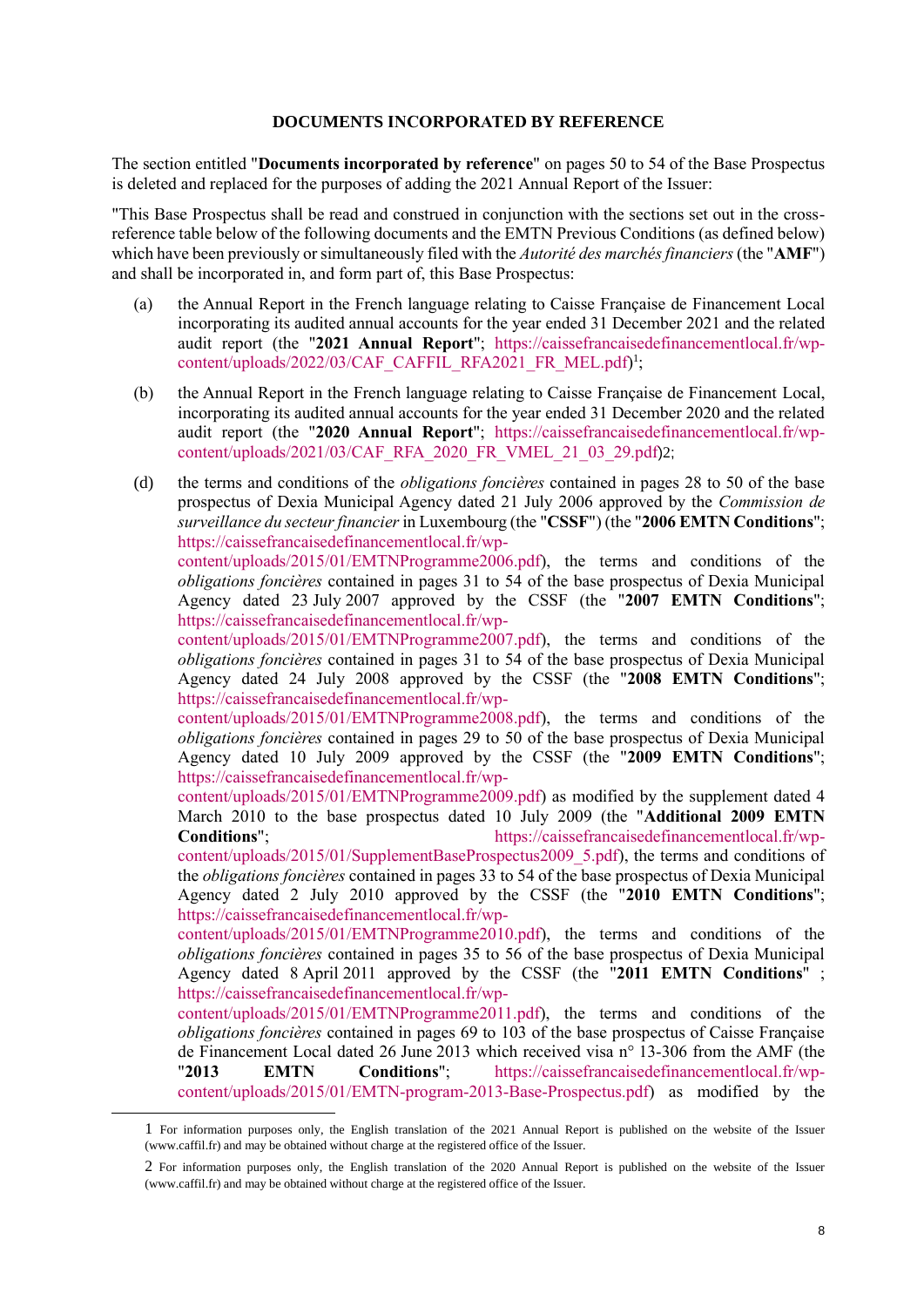supplement dated 24 July 2013 to the base prospectus dated 26 June 2013 (the "**Additional 2013 EMTN Conditions**"; [https://caissefrancaisedefinancementlocal.fr/wp](https://caissefrancaisedefinancementlocal.fr/wp-content/uploads/2015/01/SUPPLEMENT-1-VISA-13-415.pdf)[content/uploads/2015/01/SUPPLEMENT-1-VISA-13-415.pdf\)](https://caissefrancaisedefinancementlocal.fr/wp-content/uploads/2015/01/SUPPLEMENT-1-VISA-13-415.pdf), the terms and conditions of the *obligations foncières* contained in pages 70 to 105 of the base prospectus of Caisse Française de Financement Local dated 23 June 2014 which received visa n° 14-317 from the AMF (the "**2014 EMTN Conditions**"; [https://caissefrancaisedefinancementlocal.fr/wp](https://caissefrancaisedefinancementlocal.fr/wp-content/uploads/2015/01/2014-06-CAFFIL-BASE-PROSPECTUS-VISA.pdf)[content/uploads/2015/01/2014-06-CAFFIL-BASE-PROSPECTUS-VISA.pdf\)](https://caissefrancaisedefinancementlocal.fr/wp-content/uploads/2015/01/2014-06-CAFFIL-BASE-PROSPECTUS-VISA.pdf), the terms and conditions of the *obligations foncières* contained in pages 71 to 107 of the base prospectus of Caisse Française de Financement Local dated 11 June 2015 which received visa n° 15-269 from the AMF (the "**2015 EMTN Conditions**"; [https://caissefrancaisedefinancementlocal.fr/wp](https://caissefrancaisedefinancementlocal.fr/wp-content/uploads/2015/06/A19763722-v4.2-CAFFIL-2015_Base-Prospectus.pdf)[content/uploads/2015/06/A19763722-v4.2-CAFFIL-2015\\_Base-Prospectus.pdf\)](https://caissefrancaisedefinancementlocal.fr/wp-content/uploads/2015/06/A19763722-v4.2-CAFFIL-2015_Base-Prospectus.pdf), the terms and conditions of the *obligations foncières* contained in pages 77 to 113 of the base prospectus of Caisse Française de Financement Local dated 10 June 2016 which received visa n° 16-240 from the AMF (the "**2016 EMTN Conditions**"; [https://caissefrancaisedefinancementlocal.fr/wp](https://caissefrancaisedefinancementlocal.fr/wp-content/uploads/2016/06/A31665570-v0.47-CAFFIL-2016_Base-Prospectus.pdf)[content/uploads/2016/06/A31665570-v0.47-CAFFIL-2016\\_Base-Prospectus.pdf\)](https://caissefrancaisedefinancementlocal.fr/wp-content/uploads/2016/06/A31665570-v0.47-CAFFIL-2016_Base-Prospectus.pdf), the terms and conditions of the *obligations foncières* contained in pages 77 to 112 of the base prospectus of Caisse Française de Financement Local dated 9 June 2017 which received visa n° 17-267 from the AMF (the "**2017 EMTN Conditions**"; [https://caissefrancaisedefinancementlocal.fr/wp-content/uploads/2017/06/CAFFIL-](https://caissefrancaisedefinancementlocal.fr/wp-content/uploads/2017/06/CAFFIL-2017_Base-Prospectus.pdf)[2017\\_Base-Prospectus.pdf\)](https://caissefrancaisedefinancementlocal.fr/wp-content/uploads/2017/06/CAFFIL-2017_Base-Prospectus.pdf), the terms and conditions of the *obligations foncières* contained in pages 86 to 120 of the base prospectus of Caisse Française de Financement Local dated 8 June 2018 which received visa n° 18-234 from the AMF (the "**2018 EMTN Conditions**"; [https://caissefrancaisedefinancementlocal.fr/wp-content/uploads/2018/06/CAFFIL-BP-18-](https://caissefrancaisedefinancementlocal.fr/wp-content/uploads/2018/06/CAFFIL-BP-18-234.pdf) [234.pdf\)](https://caissefrancaisedefinancementlocal.fr/wp-content/uploads/2018/06/CAFFIL-BP-18-234.pdf), the terms and conditions of the *obligations foncières* contained in pages 92 to 129 of the base prospectus of Caisse Française de Financement Local dated 7 June 2019 which received visa n° 19-252 from the AMF (the "**2019 EMTN Conditions**"; [https://caissefrancaisedefinancementlocal.fr/wp-content/uploads/2019/06/CAFFIL-](https://caissefrancaisedefinancementlocal.fr/wp-content/uploads/2019/06/CAFFIL-2019_Base-Prospectus.pdf)[2019\\_Base-Prospectus.pdf\)](https://caissefrancaisedefinancementlocal.fr/wp-content/uploads/2019/06/CAFFIL-2019_Base-Prospectus.pdf) and the terms and conditions of the *obligations foncières* contained in pages 54 to 108 of the base prospectus of Caisse Française de Financement Local dated 12 June 2020 which received approval number n°20-253 from the AMF (the "**2020 EMTN Conditions**"; [https://caissefrancaisedefinancementlocal.fr/wp](https://caissefrancaisedefinancementlocal.fr/wp-content/uploads/2020/06/CAFFIL-2020_-Base-Prospectus.pdf)[content/uploads/2020/06/CAFFIL-2020\\_-Base-Prospectus.pdf\)](https://caissefrancaisedefinancementlocal.fr/wp-content/uploads/2020/06/CAFFIL-2020_-Base-Prospectus.pdf) as modified by the supplement dated 14 April 2021 to the base prospectus dated 12 June 2020 (the "**Additional 2020 EMTN Conditions**"; [https://caissefrancaisedefinancementlocal.fr/wp](https://caissefrancaisedefinancementlocal.fr/wp-content/uploads/2021/04/Supplement-4-EMTN-CAFFIL.pdf)[content/uploads/2021/04/Supplement-4-EMTN-CAFFIL.pdf,](https://caissefrancaisedefinancementlocal.fr/wp-content/uploads/2021/04/Supplement-4-EMTN-CAFFIL.pdf) together with the 2006 EMTN Conditions, the 2007 EMTN Conditions, the 2008 EMTN Conditions, the 2009 EMTN Conditions, the Additional 2009 EMTN Conditions, the 2010 EMTN Conditions, the 2011 EMTN Conditions, the 2013 EMTN Conditions, the Additional 2013 EMTN Conditions, the 2014 EMTN Conditions, the 2015 EMTN Conditions, the 2016 EMTN Conditions, the 2017 EMTN Conditions, the 2018 EMTN Conditions, the 2019 EMTN Conditions and the 2020

EMTN Conditions, the "**EMTN Previous Conditions**").

Such documents are incorporated in, and form part of this Base Prospectus, save that any statement contained in a document which is deemed to be incorporated by reference herein shall be deemed to be modified or superseded for the purpose of this Base Prospectus to the extent that a statement contained herein modifies or supersedes such earlier statement (whether expressly, by implication or otherwise).

All documents incorporated by reference in this Base Prospectus may be obtained, without charge upon request, during usual business hours on any weekday, at the registered office of the Issuer (1-3 rue du Passeur de Boulogne, 92130 Issy-les-Moulineaux, France) so long as any of the *Obligations Foncières* are outstanding. Such documents will be published on the website of the Issuer (www.caffil.fr).

The EMTN Conditions are incorporated by reference in this Base Prospectus for the purposes only of further issues of *Obligations Foncières* to be assimilated (*assimilées* for the purpose of French law) and form a single Series with *Obligations Foncières* already issued under the relevant EMTN Conditions. To the extent that only the EMTN Conditions are specified to be incorporated by reference therein, non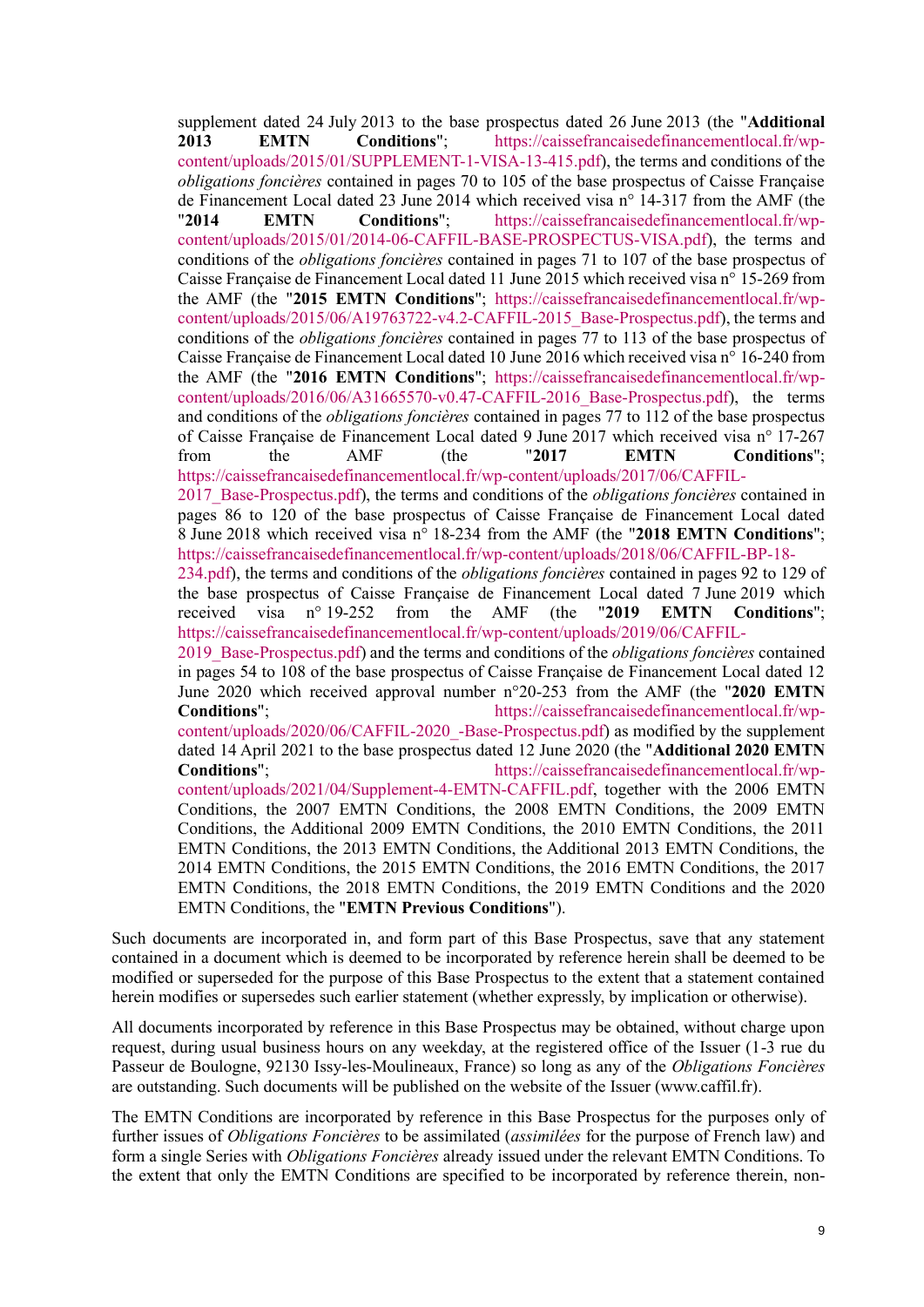incorporated parts of the base prospectuses of the Issuer dated 21 July 2006, 23 July 2007, 24 July 2008, 10 July 2009, 2 July 2010, 8 April 2011, 26 June 2013, 23 June 2014, 11 June 2015, 10 June 2016, 9 June 2017, 8 June 2018, 7 June 2019 and 12 June 2020 and of the supplement dated 4 March 2010, 24 July 2013 and 14 April 2021 are not relevant for the investors or are covered elsewhere in the Base Prospectus.

For the purposes of the Regulation (EU) 2017/1129 of the European Parliament and of the Council dated 14 June 2017 on the prospectus to be published when securities are offered to the public or admitted to trading on a regulated market, as amended (the "**Prospectus Regulation**"), the information incorporated by reference in this Base Prospectus shall be read in connection with the following cross-reference lists below. For the avoidance of doubt, any information not listed in the cross-reference lists below but included in the documents listed above is either contained in the relevant sections of this Base Prospectus or is not relevant for the holders of *Obligations Foncières*. Furthermore, "N/A" in the cross-reference table below means that the information is not relevant for the purposes of Annex 6 of the Commission Delegated Regulation (EU) 2019/980 of 14 March 2019 supplementing the Prospectus Regulation, as amended (the "**Commission Delegated Regulation**").

| <b>DOCUMENTS</b><br><b>INCORPORATED</b><br><b>REFERENCE</b><br>BY<br>(ANNEX 6 OF<br>THE COMMISSION<br><b>DELEGATED</b><br><b>REGULATION)</b>                                                                | <b>2020 Annual Report</b>                                                                | <b>2021 Annual Report</b>                                                                |
|-------------------------------------------------------------------------------------------------------------------------------------------------------------------------------------------------------------|------------------------------------------------------------------------------------------|------------------------------------------------------------------------------------------|
| 11. FINANCIAL INFORMATION CONCERNING THE<br><b>AND</b><br><b>LIABILITIES,</b><br><b>FINANCIAL</b><br><b>ISSUER'S</b><br><b>ASSETS</b><br>POSITION AND PROFITS AND LOSSES                                    |                                                                                          |                                                                                          |
| 11.1. Historical Financial Information                                                                                                                                                                      |                                                                                          |                                                                                          |
| 11.1.1. Audited historical financial information covering the<br>latest two financial years (or such shorter period as<br>the issuer has been in operation) and the audit report<br>in respect of each year |                                                                                          |                                                                                          |
| Audited historical financial information for the latest two financial<br>years                                                                                                                              |                                                                                          |                                                                                          |
|                                                                                                                                                                                                             | <b>IFRS</b><br>Pages 89 to 135<br>French GAAP<br>Pages 139 to 160                        | <b>IFRS</b><br>Pages 93 to 143<br>French GAAP<br>Pages 147 to 170                        |
| Audit reports for the latest two financial years                                                                                                                                                            |                                                                                          |                                                                                          |
|                                                                                                                                                                                                             | IFRS Auditors' report<br>Page 136<br>French GAAP<br>Auditors' report<br>Pages 161 to 163 | IFRS Auditors' report<br>Page 144<br>French GAAP<br>Auditors' report<br>Pages 171 to 173 |
| 11.1.3.<br><b>Accounting standards</b>                                                                                                                                                                      | <b>IFRS</b><br>Pages 89 to 136                                                           | <b>IFRS</b><br>Pages 93 to 144                                                           |
|                                                                                                                                                                                                             | French GAAP<br>Pages 139 to 161                                                          | French GAAP<br>Pages 147 to 171                                                          |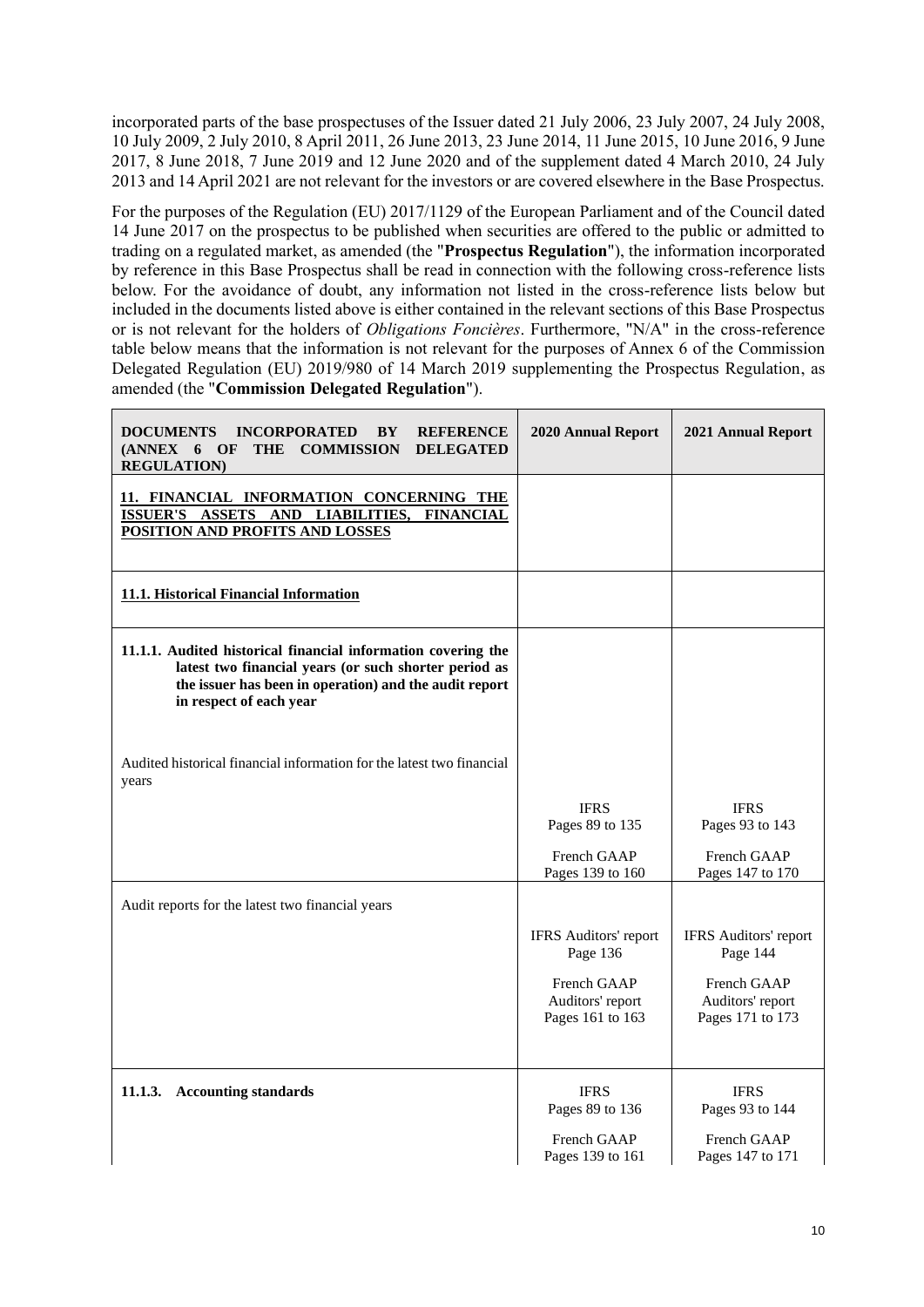| 11.1.5. Audited financial information prepared according to<br>national accounting standards                                                                                                                                                                                                                                                                                                                                                                    |                                                     |                                                      |  |
|-----------------------------------------------------------------------------------------------------------------------------------------------------------------------------------------------------------------------------------------------------------------------------------------------------------------------------------------------------------------------------------------------------------------------------------------------------------------|-----------------------------------------------------|------------------------------------------------------|--|
| <b>Balance</b> sheet                                                                                                                                                                                                                                                                                                                                                                                                                                            | <b>IFRS</b><br>Page 90                              | <b>IFRS</b><br>Page 94                               |  |
|                                                                                                                                                                                                                                                                                                                                                                                                                                                                 | French GAAP<br>Page 140                             | French GAAP<br>Page 148                              |  |
| Income statement                                                                                                                                                                                                                                                                                                                                                                                                                                                | <b>IFRS</b><br>Page 91                              | <b>IFRS</b><br>Page 95                               |  |
|                                                                                                                                                                                                                                                                                                                                                                                                                                                                 | French GAAP<br>Page 142                             | French GAAP<br>Page 150                              |  |
| Cash flow statement                                                                                                                                                                                                                                                                                                                                                                                                                                             | <b>IFRS</b><br>Page 93                              | <b>IFRS</b><br>Page 97                               |  |
|                                                                                                                                                                                                                                                                                                                                                                                                                                                                 | N/A                                                 | N/A                                                  |  |
| Accounting policies and explanatory notes                                                                                                                                                                                                                                                                                                                                                                                                                       | <b>IFRS</b><br>Pages 95 to 135                      | <b>IFRS</b><br>Pages 99 to 143                       |  |
|                                                                                                                                                                                                                                                                                                                                                                                                                                                                 | French GAAP<br>Pages 145 to 160                     | French GAAP<br>Pages 153 to 170                      |  |
| 11.1.6. Consolidated financial statements                                                                                                                                                                                                                                                                                                                                                                                                                       |                                                     |                                                      |  |
| If the issuer prepares both stand-alone and consolidated financial<br>statements, include at least the consolidated financial statements<br>in the registration document                                                                                                                                                                                                                                                                                        | N/A                                                 | N/A                                                  |  |
| 11.1.7. Age of financial information                                                                                                                                                                                                                                                                                                                                                                                                                            |                                                     | N/A                                                  |  |
| The balance sheet date of the last year of audited financial<br>information may not be older than 18 months from the date of the<br>registration document.                                                                                                                                                                                                                                                                                                      | Pages 89 to 135                                     | Pages 93 to 143                                      |  |
| 11.2 Interim and other financial information                                                                                                                                                                                                                                                                                                                                                                                                                    |                                                     |                                                      |  |
| If the issuer has published quarterly or half yearly financial<br>information since the date of its last audited financial statements,<br>these must be included in the registration document. If the<br>quarterly or half yearly financial information has been reviewed<br>or audited, the audit or review report must also be included. If the<br>quarterly or half yearly financial information is not audited or has<br>not been reviewed state that fact. | N/A                                                 | N/A                                                  |  |
| 11.3. Auditing of historical annual financial information                                                                                                                                                                                                                                                                                                                                                                                                       |                                                     |                                                      |  |
| 11.3.1.<br>The historical financial information must be<br>independently audited                                                                                                                                                                                                                                                                                                                                                                                | <b>IFRS</b> Auditors' report<br>Page 136            | <b>IFRS</b> Auditors' reports<br>Page 144            |  |
|                                                                                                                                                                                                                                                                                                                                                                                                                                                                 | French GAAP<br>Auditors' report<br>Pages 161 to 163 | French GAAP<br>Auditors' reports<br>Pages 171 to 173 |  |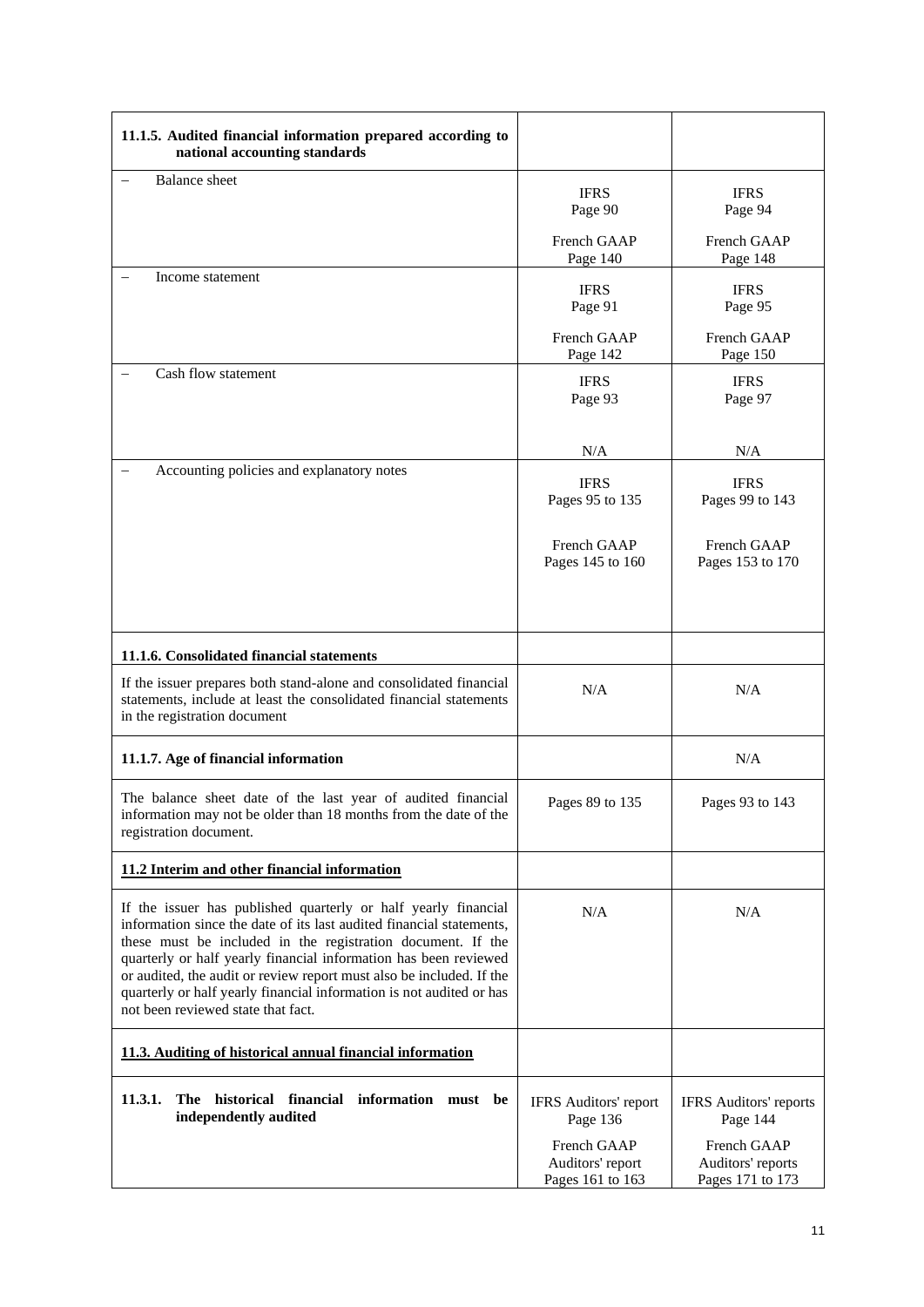| 11.3.2. Indication of other information in the registration<br>document which has been audited by the auditors | N/A | N/A |
|----------------------------------------------------------------------------------------------------------------|-----|-----|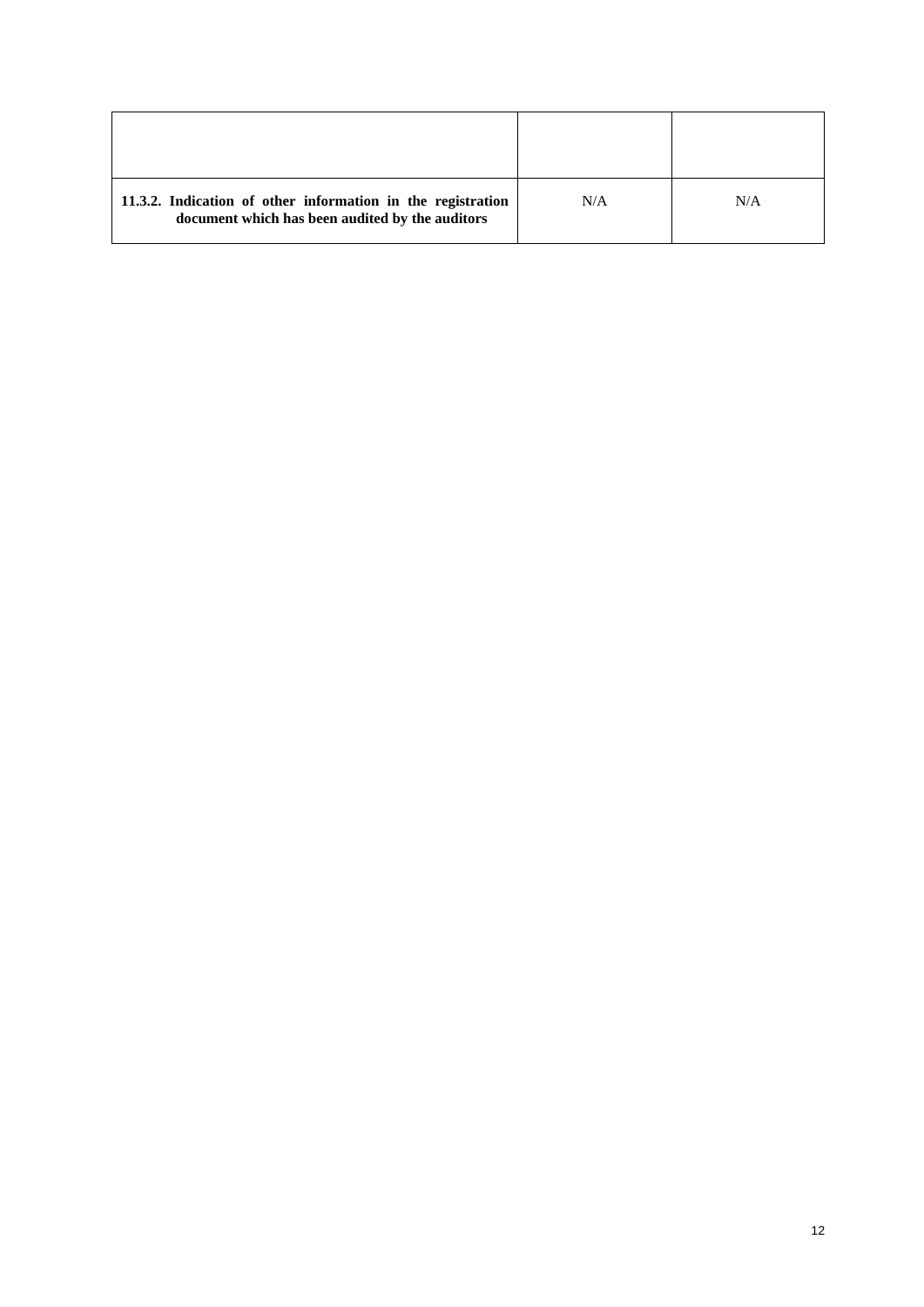| <b>EMTN Previous Conditions</b>        | Information from previous base prospectuses/supplements<br>incorporated by reference |
|----------------------------------------|--------------------------------------------------------------------------------------|
| 2006 EMTN Conditions                   | Pages 28 to 50                                                                       |
| 2007 EMTN Conditions                   | Pages 31 to 54                                                                       |
| 2008 EMTN Conditions                   | Pages 31 to 54                                                                       |
| 2009 EMTN Conditions                   | Pages 29 to 50                                                                       |
| <b>Additional 2009 EMTN Conditions</b> | Page 4                                                                               |
| 2010 EMTN Conditions                   | Pages 33 to 54                                                                       |
| 2011 EMTN Conditions                   | Pages 35 to 56                                                                       |
| 2013 EMTN Conditions                   | Pages 69 to 103                                                                      |
| Additional 2013 EMTN Conditions        | Page 8                                                                               |
| 2014 EMTN Conditions                   | Pages 70 to 105                                                                      |
| 2015 EMTN Conditions                   | Pages 71 to 107                                                                      |
| 2016 EMTN Conditions                   | Pages 77 to 113                                                                      |
| 2017 EMTN Conditions                   | Pages 77 to 112                                                                      |
| 2018 EMTN Conditions                   | Pages 86 to 120                                                                      |
| 2019 EMTN Conditions                   | Pages 92 to 129                                                                      |
| 2020 EMTN Conditions                   | Pages 54 to 108                                                                      |
| Additional 2020 EMTN Conditions        | Page 21<br>$^{\prime\prime}$                                                         |

# **Cross-reference list in respect of EMTN Previous Conditions**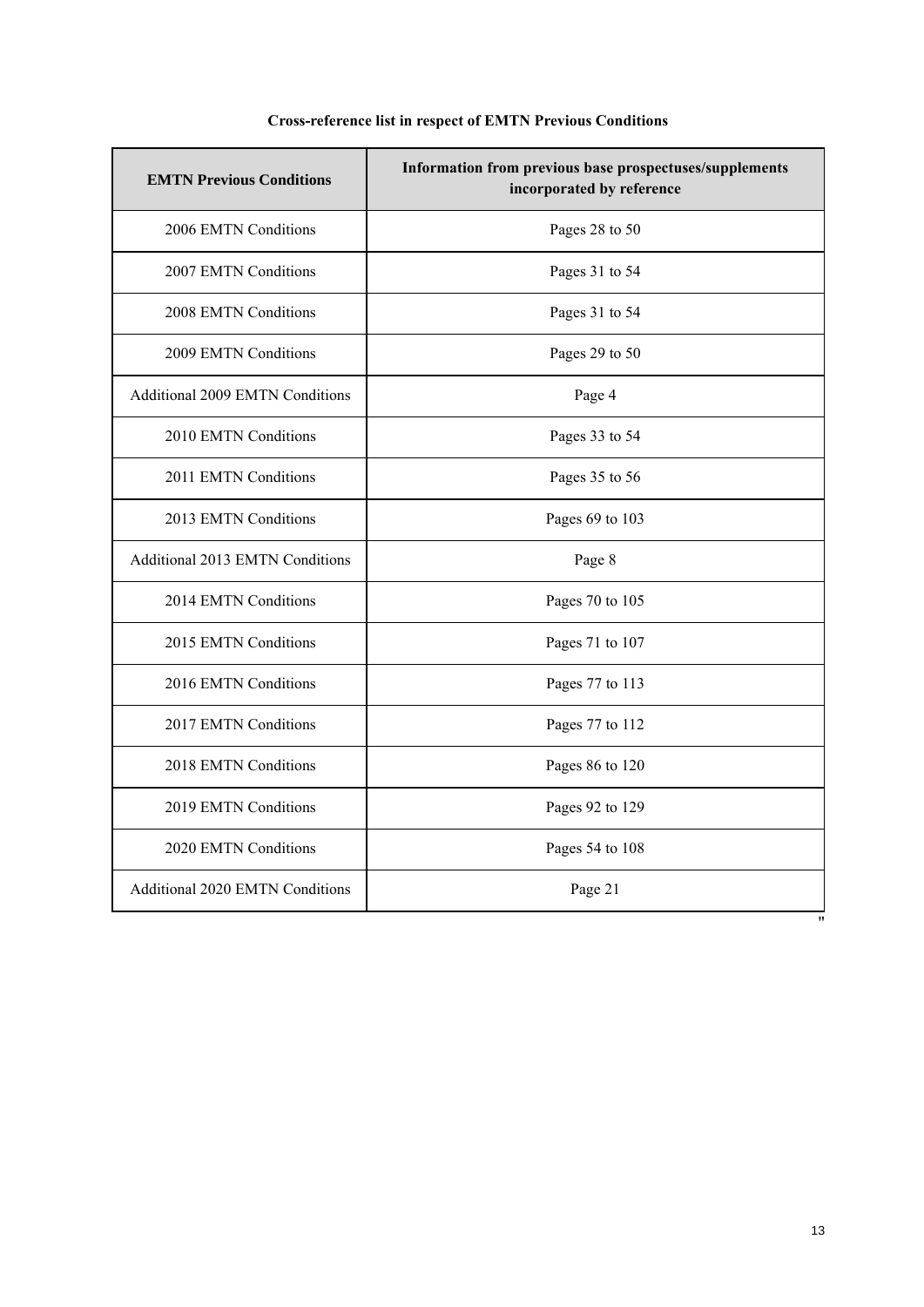## **DESCRIPTION OF CAISSE FRANCAISE DE FINANCEMENT LOCAL**

<span id="page-13-0"></span>The section entitled "**Description of Caisse Française de Financement Local**" on pages 116 to 119 of the Base Prospectus is amended as follows:

• The paragraph entitled "**Sensitive loans and reduction in loan sensitivity**" on pages 118 and 119 is deleted and replaced as follows:

## "**Sensitive loans and reduction in loan sensitivity**

The most structured loans according to the Gissler classification (categories 3E, 4E and 5E as well as "not in the charter" loans) may be classified as "sensitive". As of 31 December 2021, they now represent only EUR 0.5 billion (0.8% of the cover pool) compared with EUR 8.5 billion on SFIL's inception at the end of 2012, i.e. a decrease of almost 94%. The number of customers holding sensitive loans fell over the same period from 879 to 133. The scope of sensitive structured loans is therefore extremely limited and the associated risk is no longer material for Caisse Française de Financement Local."

• The paragraph entitled "**Legal risk**" on page 119 is deleted and replaced as follows:

## "**Legal risk**

As regards litigation, relating to structured loans, at 31 December 2021, there were 3 borrowers who had brought lawsuits on structured loans, compared to 10 as of 31 December 2020 and 15 as of 31 December 2019, steadily decreasing since 2014 (210 lawsuits as of 31 December 2014). Since SFIL's creation, 220 borrowers dropped the claims they had initiated.

Since the entry into force on 30 July 2014 of the law on the securitization of structured loan contracts taken out by public legal entities and in accordance with a now established case law of the *Cour de cassation* (cf. judgments rendered on 28 March 2018, 26 June 2019, 20 May 2020 and 12 November 2020), more than 60 judicial decisions have dismissed claims by borrowers to invalidate the structured loans recorded on Caisse Française de Financement Local's balance sheet. Such case law has essentially retained that structured loans were not speculative financial products (which are prohibited for local authorities) but loan contracts whose validity was not questionable. In addition, most of these decisions held that the bank had not failed in its obligation to provide information on the characteristics of the contracts to borrowers who have been, in their majority, considered to be knowledgeable borrowers. In that respect, two rulings issued by the *Cour de cassation* during the year 2021 sanctioned insufficient substantiation of two appeal rulings and transferred both cases back to the *Cour d'appel* which will have to re-examine the admissibility of certain claims that were made by the borrowers.

As of 31 December 2021, to the Caisse Française de Financement Local's knowledge, there were no other lawsuits or disputes between SFIL or Caisse Française de Financement Local and its borrowers that were considered significant."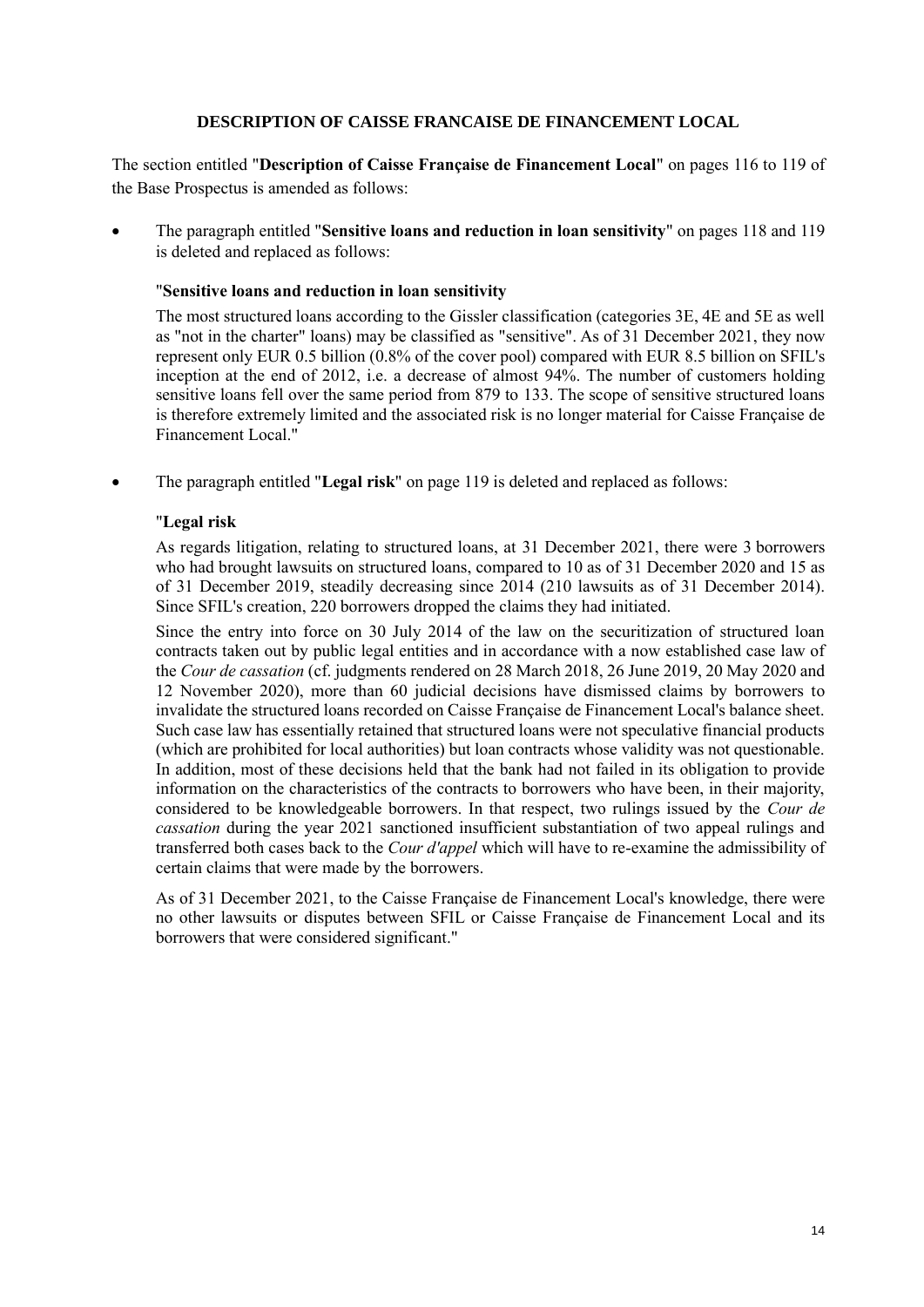#### **BUSINESS OVERVIEW**

<span id="page-14-0"></span>The section entitled "**Business Overview**" on pages 125 to 131 of the Base Prospectus is amended as follows:

• The first graph, fifth paragraph and second graph of the sub-section entitled "**Over-collateralization ratio**" on pages 126 and 127 are deleted and replaced as follows:



# […]

The following graph on over-collateralisation presents the amortization curves of the assets and the issues benefiting from the legal *privilège* as of 31 December 2021.



This graph assumes that the cash surpluses generated over time are retained in the cover pool.

• The first, second and third tables of the paragraph entitled "**3**. **Limits on interest rate risk**" of the sub-section entitled "**Hedging interest rate risk**" on page 129 are deleted and replaced as follows:

"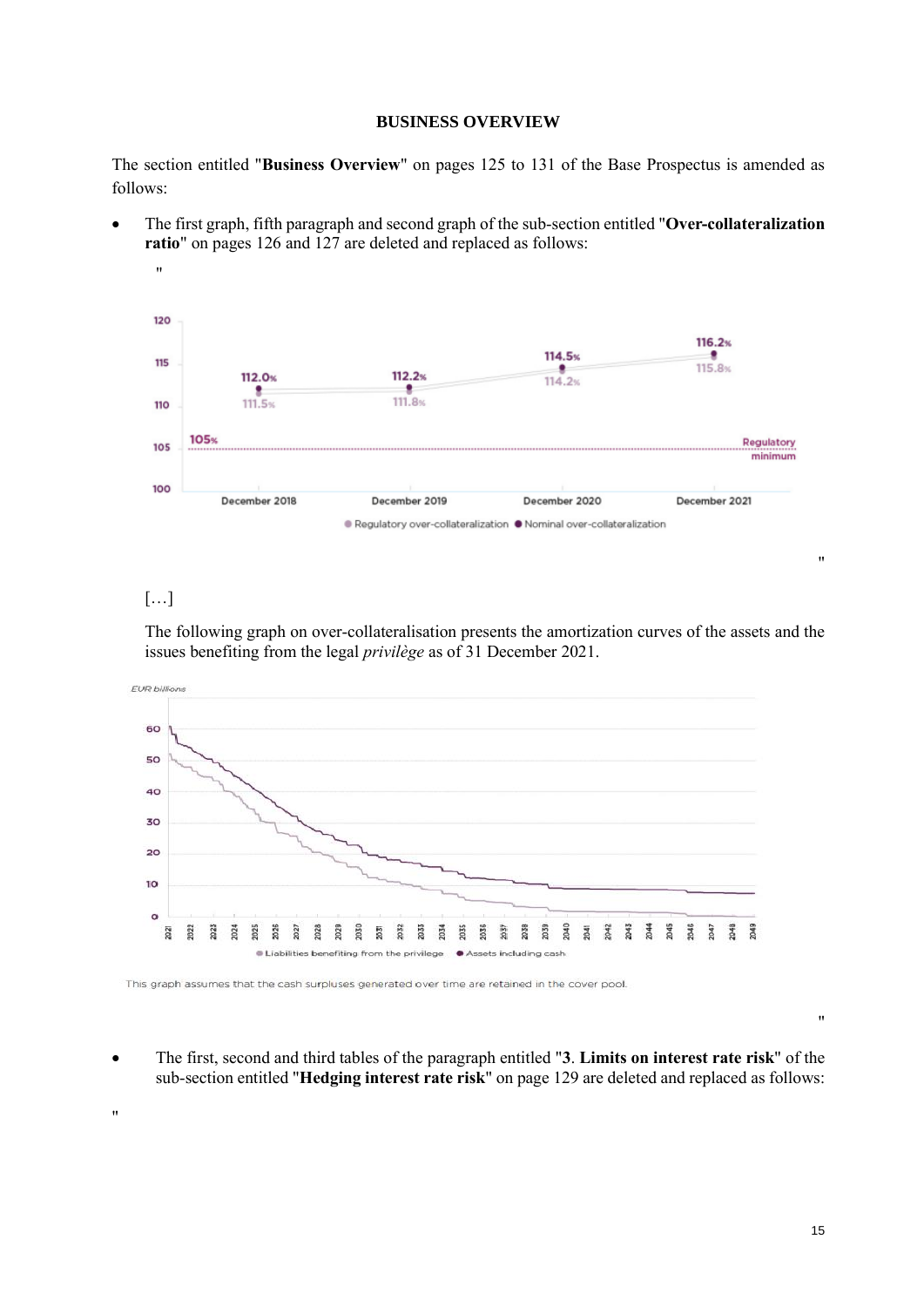#### DIPECTIONAL DISK

| <b>Total sensitivity</b><br>EUR millions |         | Limit 12/31/2020 3/31/2021 6/30/2021 9/30/2021 12/31/2021 |        |       |       |       |
|------------------------------------------|---------|-----------------------------------------------------------|--------|-------|-------|-------|
| <b>SENSITIVITY</b>                       | (25)/25 | (6.8)                                                     | (10.1) | (5.3) | (3.3) | (8.0) |

# […]

#### RISK OF SLOPE BETWEEN TWO DISTANT POINTS ON THE RATE CURVE

| <b>Sum of sensitivities</b><br><b>EUR</b> millions | Limit   | 12/31/2020 | 3/31/2021 | 6/30/2021 | 9/30/2021 | 12/31/2021       |
|----------------------------------------------------|---------|------------|-----------|-----------|-----------|------------------|
| Short term                                         | (15)/15 | (9.5)      | (4.4)     | (5.8)     | (3.0)     | (6.0)            |
| Medium term                                        | (10)/10 | 5.1        | (6.5)     | 1.0       | 4.9       |                  |
| Long term                                          | (10)/10 | (2.5)      | 0.7       | (1,4)     | (6.5)     | (0.4)            |
| Very long term                                     | (9)/9   | 2.2        | 0.1       | 0.9       | 63.       | 0.0 <sub>1</sub> |

#### RISK OF SLOPE BETWEEN TWO CLOSE POINTS ON THE RATE CURVE

| Sum of sensitivities in absolute value<br><b>EUR millions</b> | Limit | 12/31/2020 | 3/31/2021 | 6/30/2021 | 9/30/2021 | 12/31/2021 |
|---------------------------------------------------------------|-------|------------|-----------|-----------|-----------|------------|
| Short term                                                    | 30    | 10.9       | 12.4      |           | 13.3      | 12.7       |
| Medium term                                                   | 30    | 22.3       | 21.4      | 24.5      | 23.1      | 12.5       |
| Long term                                                     | 30    | 11.3       | 16.7      | 26.0      | 10.6      | 18.2       |
| Very long term                                                | 30    | 8.8        | 8.3       | 5.7       | 15.0      | 13.O       |

• The sub-section entitled "**Outlook for 2021**" on pages 129 to 131 is deleted and replaced as follows:

### "**Outlook for 2022**

2022 marks the beginning of the SFIL Group's new strategic plan, "Objective 2026", which aims to continue and accentuate its expansion within a powerful group, Caisse des Dépôts.

The plan is based on three areas:

- make full use of the strengths of the SFIL Group's public development bank model, through its strong issuance capacity and its recognized know-how in its two business lines;
- broaden its intervention horizons in response to the challenges of recovery plans and the climate transition;
- initiate a new phase of its internal transformation with new ways of working in hybrid mode and greater openness to the Caisse des Dépôts Group, and by making itself better known to the outside world.

In 2022, the SFIL Group will continue its CSR (Corporate Social Responsibility) actions with the realization of thematic "social", "green" or "sustainable" bond issues, the integration of the impacts of the new European taxonomy in its activities and the integration of climate risks in its risk analysis methodological criteria.

As regards the financing of loans to the French local public sector (local authorities and public hospitals), activity should increase from 2022 thanks to the dynamism of the partnership formed with La Banque Postale (LBP) and the implementation of a new partnership with Banque des Territoires (Caisse des Dépôts) to refinance a complementary offer to that of LBP. Caisse Française de Financement Local, SFIL and their partners will support the post-Covid 19 economic recovery as part of the government recovery plan for investments in local authorities and the "Ségur de la Santé" plan for investments in public health institutions. In particular, they will encourage the development of financing for the environmental transition through the current range of green loans (local authorities) and social loans (hospitals) and via the development of a new range of social loans to local authorities. Production should, therefore, be at a sustained level, but will nevertheless

"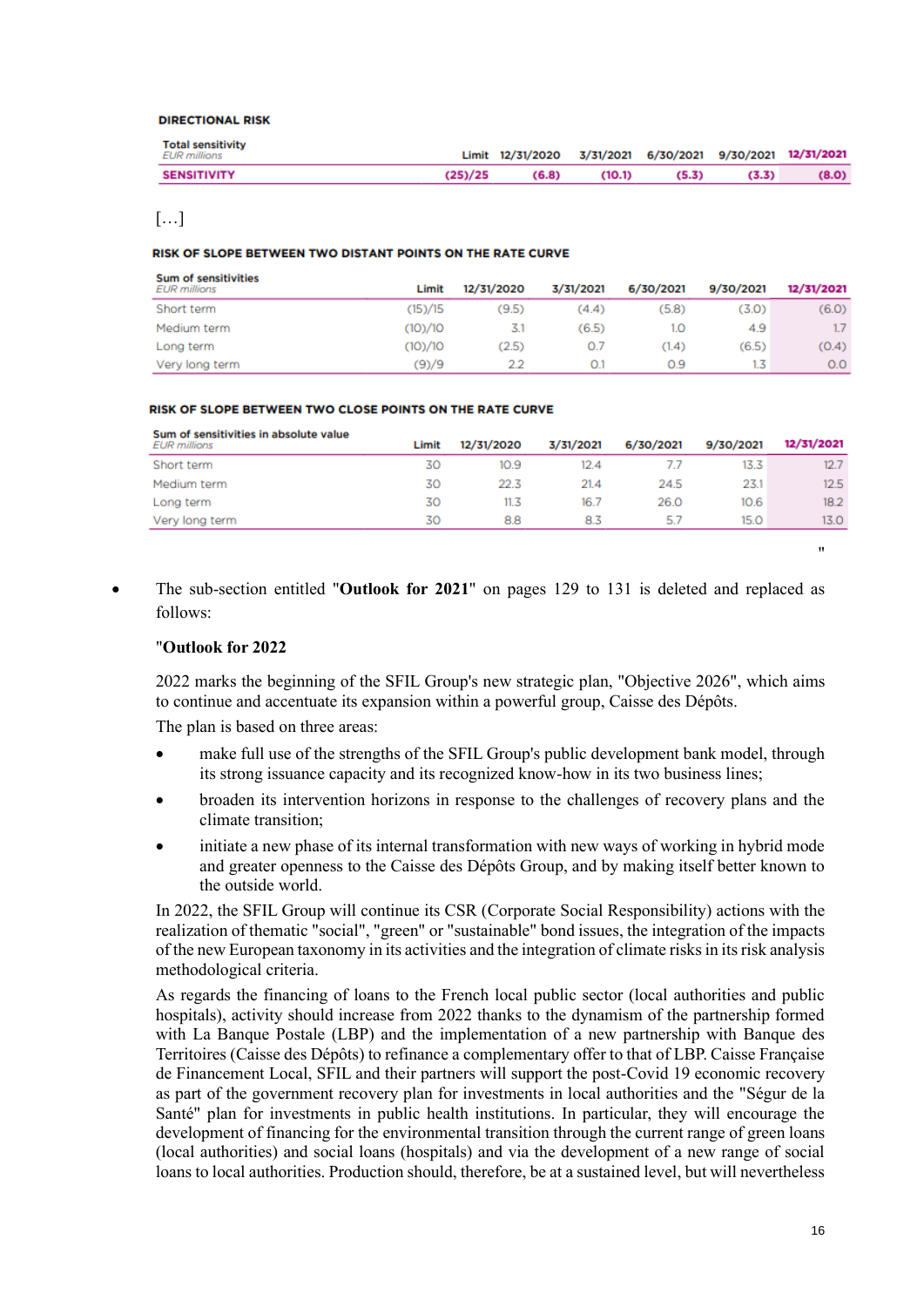be conditioned by the attractiveness of this type of financing for local authorities and by La Banque Postale's leadership position in this market.

With regard to the refinancing of large export credits guaranteed by the French State, in support of French exporters, Caisse Française de Financement Local will continue to finance SFIL's activity in this area. The outlook for 2022 is very favorable, particularly in the transport, road and rail infrastructure, cruise – whose activity has resumed since the end of 2021 – defense and space sectors, and potentially aviation and energy. The Group will thus support the post-Covid 19 economic recovery of the various French export sectors. In addition, as part of its strategic plan, the SFIL Group wishes to broaden the type of refinancing offered for sustainable projects in which there is a French interest and which call upon sources of financing covered by a European or multilateral public guarantee. SFIL and Caisse Française de Financement Local also intend to be able to intervene in the credit refinancing system covered by the new guarantee for projects with a strategic interest for the French overseas economy, subject to obtaining the necessary authorizations from the European Commission.

The financing needs of the two growing business lines of the SFIL Group will be mainly covered by Caisse Française de Financement Local. 2022 will be marked by the expansion of its bond offering with a new type of "sustainable" thematic bond intended to finance a new range of social loans to local authorities marketed via La Banque Postale. Its high refinancing capacity has demonstrated strong resilience since the start of the Covid-19 crisis, with excellent conditions for access to financial markets maintained. Caisse Française de Financement Local's issuance program in 2022 will be relatively modest, since it voluntarily anticipated in 2021 the covering of its future needs due to excellent market conditions and in order to have some leeway to manage any increase in volatility. Thus, Caisse Française de Financement Local plans to use the financial markets in 2022 for volumes between EUR 3 and 5 billion, mainly through several benchmark-sized eurodenominated *obligations foncières* on the public primary market, with a medium/long maturity adapted to the profile of the assets financed.

The SFIL Group will closely monitor the international situation and macroeconomic developments (impacts related to the geopolitical environment, low interest rates and inflation) in order to anticipate their effects. It will pay particular attention to regulatory changes (completion of Basel III, the LCR regulation and CSR-related texts), the challenges of which have been included in the new strategic plan, and the possible impacts of the Covid-19 pandemic (on its operations, customers and risks).

Lastly, Caisse Française de Financement Local will comply with the decree-law (*ordonnance*) no. 2021-858 dated 30 June 2021 transposing Directive (EU) 2019/2162 of the European Parliament and of the Council of 27 November 2019 on the issue of covered bonds and covered bond public supervision, which will be applicable from 8 July 2022."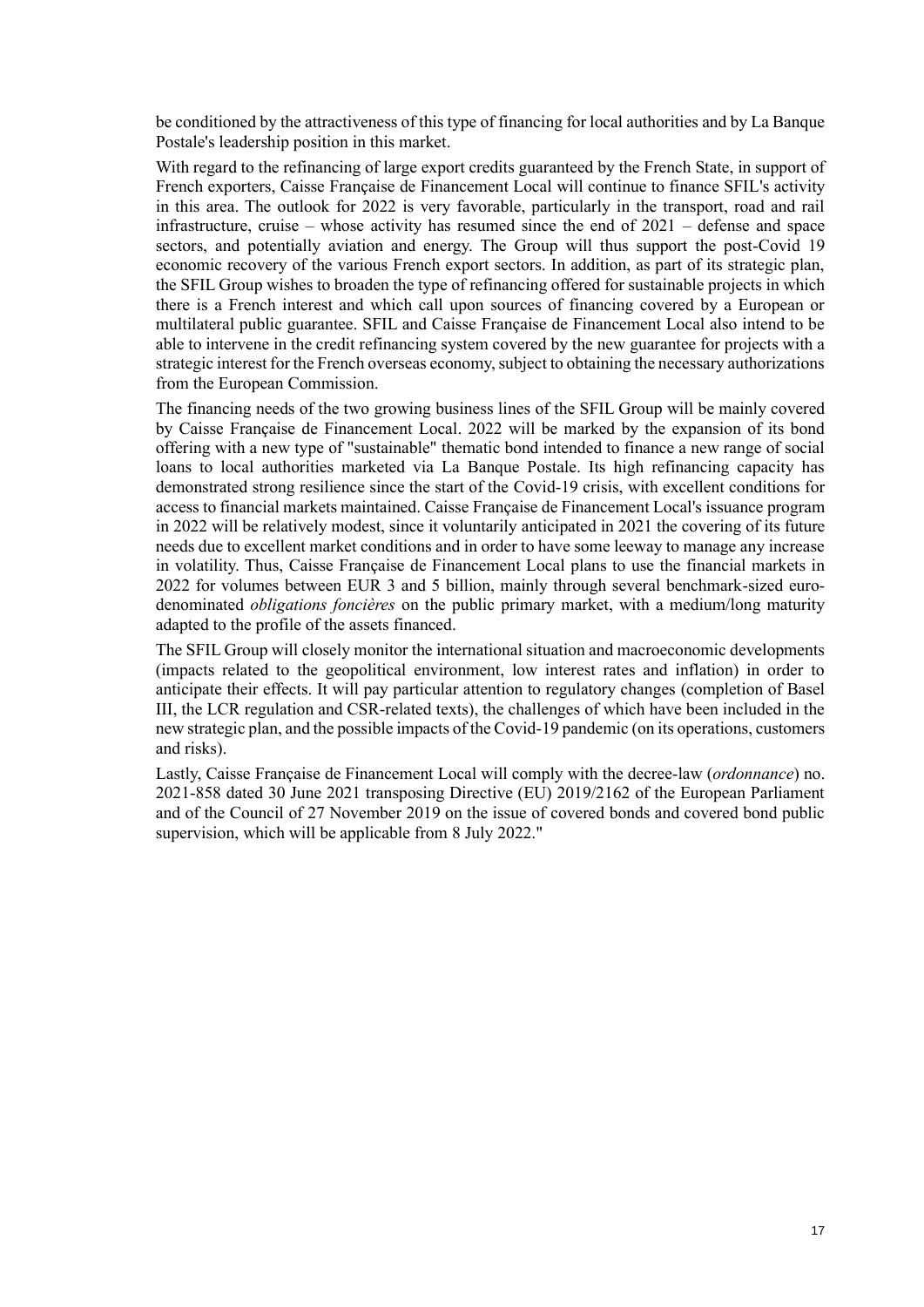#### **RECENT DEVELOPMENTS**

<span id="page-17-0"></span>The section entitled "**Recent Developments**" on page 142 of the Base Prospectus is deleted and replaced as follows:

"No events impacting Caisse Française de Financement Local financial situation occurred between the closing date and the management report date. The foreseeable impacts to date related to the war situation in Ukraine are limited for Caisse Française de Financement Local. Caisse Française de Financement Local does not have any exposure in Russia or Belarus. SFIL, its parent company, has only one exposure in Ukraine, which as at 31 December 2021 represented an outstanding on the balance sheet of EUR 51.1 million and an off-balance sheet financing commitment of EUR 17.4 million. This exposure was granted as part of the export credit activity and is 100% guaranteed by the French Republic. SFIL is not, therefore, directly exposed to credit risk. This contract was the subject of a refinancing contract granted by CAFFIL which, in addition to the 100% credit insurance, benefits from the 100% guarantee granted by the French Republic known as the enhanced guarantee.

The Issuer's debt securities (*Obligations Foncières* and registered covered bonds) decreased by an amount of EUR 605 million between 1 January 2022 and 28 March 2022."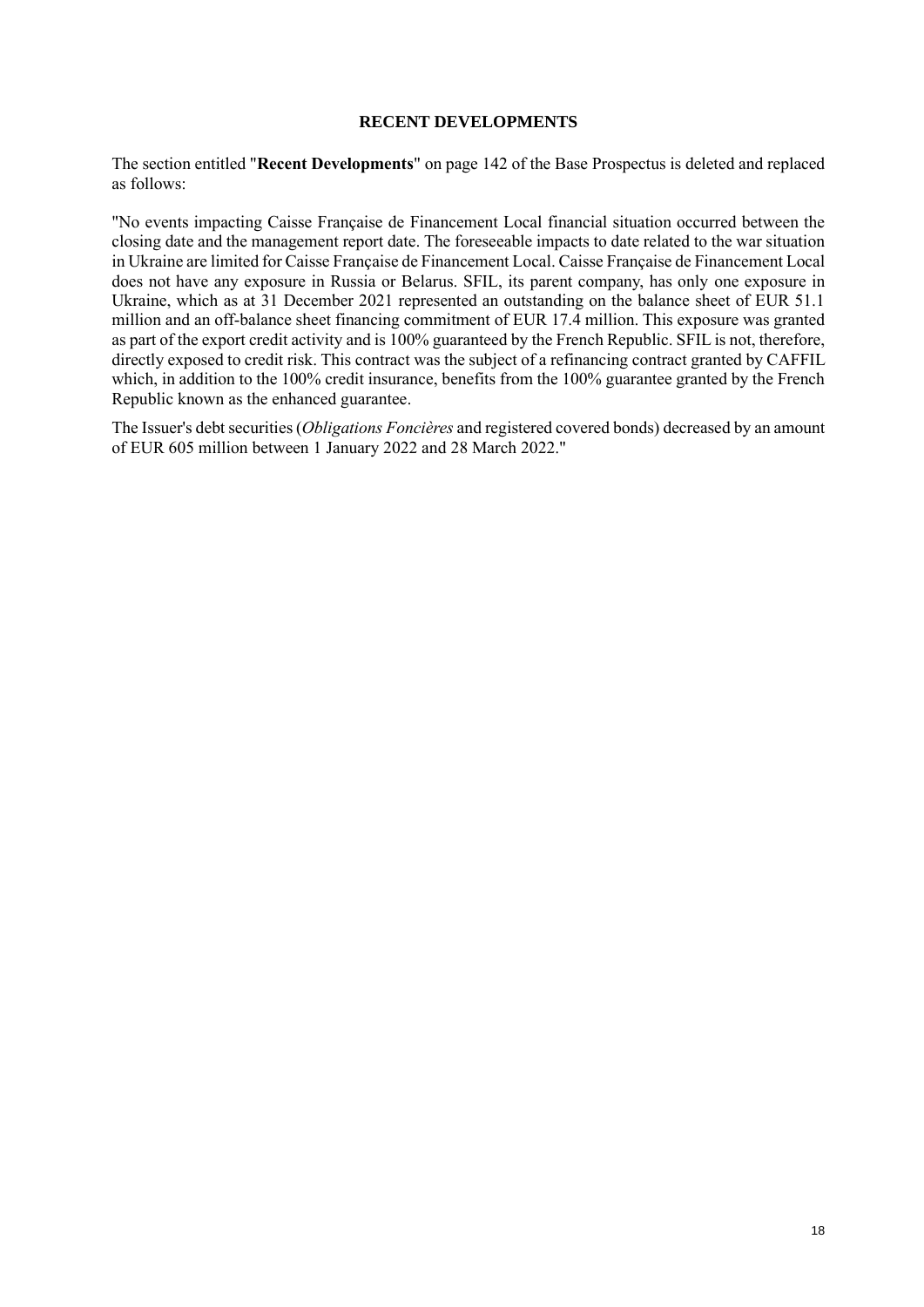#### **GENERAL INFORMATION**

<span id="page-18-0"></span>The section entitled "**General Information**" on pages 201 to 205 of the Base Prospectus is amended as follows:

• The paragraph entitled "(2) **Corporate authorisations**" on page 201 is deleted and replaced as follows:

"The Issuer has obtained all necessary consents, approvals and authorisations in France in connection with the updating of the Programme.

Any drawdown of *Obligations Foncières* under the Programme, to the extent that such *Obligations Foncières* constitute *obligations*, requires the prior authorisation of the Executive Board (*Directoire*) of the Issuer.

For this purpose, on 6 January 2022, the Executive Board (*Directoire*) of the Issuer authorised the issue of *obligations foncières* under the Programme up to an aggregate maximum amount of €3,500,000,000 for the period from 1 January 2022 to 31 December 2022 and delegated the power to realise such issues to Mr. Gilles Gallerne, in his capacity as *Président du Directoire* of the Issuer, to Mrs. Herdile Guérin, in her capacity as *Directrice Générale* of the Issuer and, in the absence or unavailability of any of them, to Mr. Olivier Eudes, each of them having the capacity to act separately, the power to decide the issue of *obligations foncières* and to determine their final terms and conditions subject to the conditions set forth therein."

• The paragraph entitled "(4) **Significant change in the Issuer's financial position or financial performance**" on page 202 is deleted and replaced as follows:

"There has been no significant change in the financial position or financial performance of the Issuer since 31 December 2021 (being the date of its last published financial statements)."

• The paragraph entitled "(5) **No material adverse change**" on page 202 of the Base Prospectus is deleted and replaced as follows:

"There has been no material adverse change in the prospects of the Issuer since 31 December 2021 (being the date of its last published financial statements)."

• The paragraph entitled "(12) **Auditors**" on page 203 of the Base Prospectus shall be deleted and replaced as follows:

"KPMG SA (Tour Eqho, 2, avenue Gambetta, 92066 Paris-La Défense Cedex, France) and PricewaterhouseCoopers Audit (63, rue de Villiers, 92200 Neuilly-sur-Seine, France) are Auditors to the Issuer since 30 September 2020. They have audited and rendered unqualified audit opinions in their reports on the financial statements of the Issuer for the financial year ended 31 December 2020 and 31 December 2021.

Statutory auditors' reports on the audited annual accounts established under French GAAP do not contain any qualification for the period ended 31 December 2020 and 31 December 2021.

The French auditors carry out their duties in accordance with the principles of *Compagnie Nationale des Commissaires aux Comptes* (CNCC)."